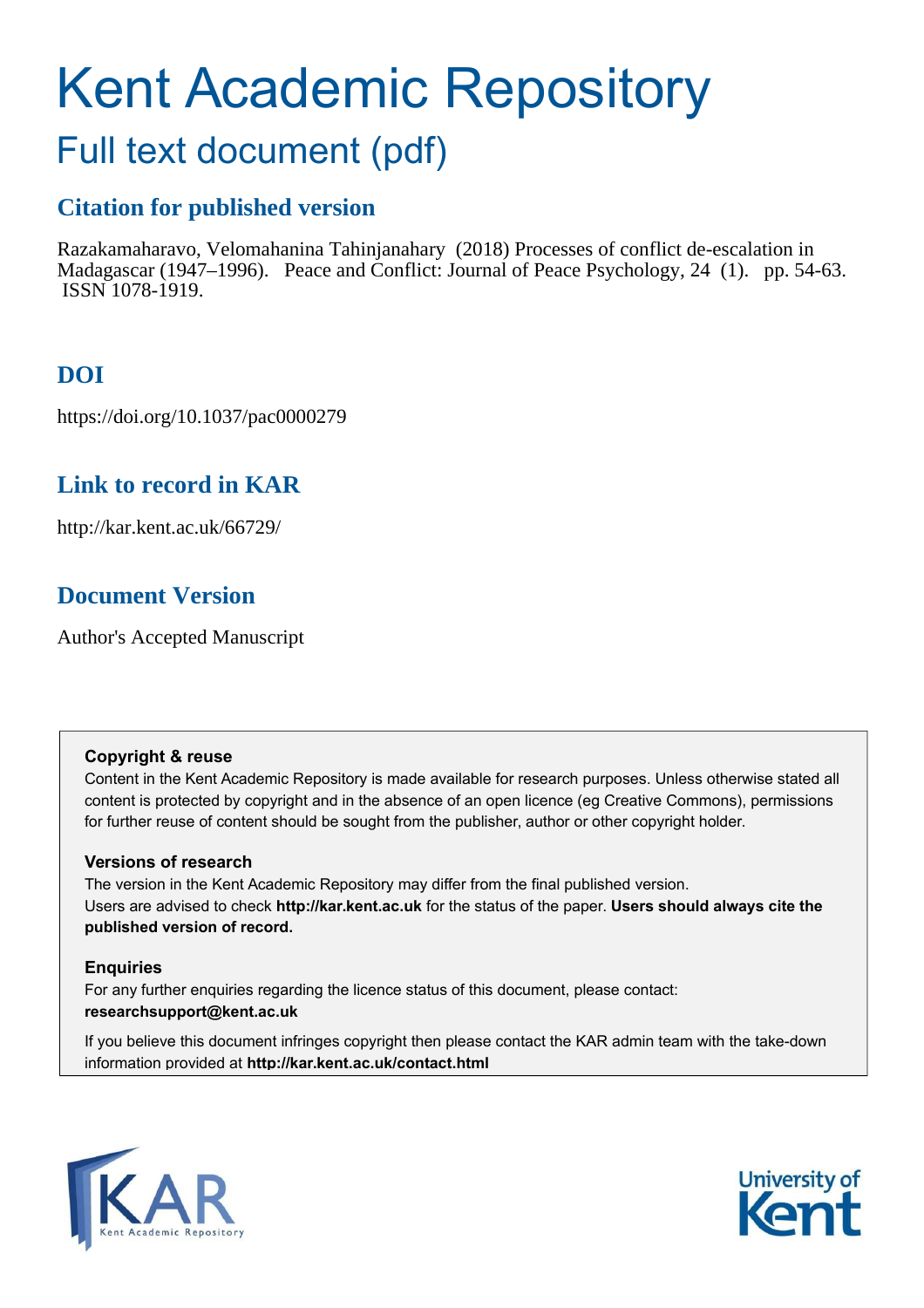Processes of Conflict De-escalation in Madagascar (1947-1996)

Word count: 6005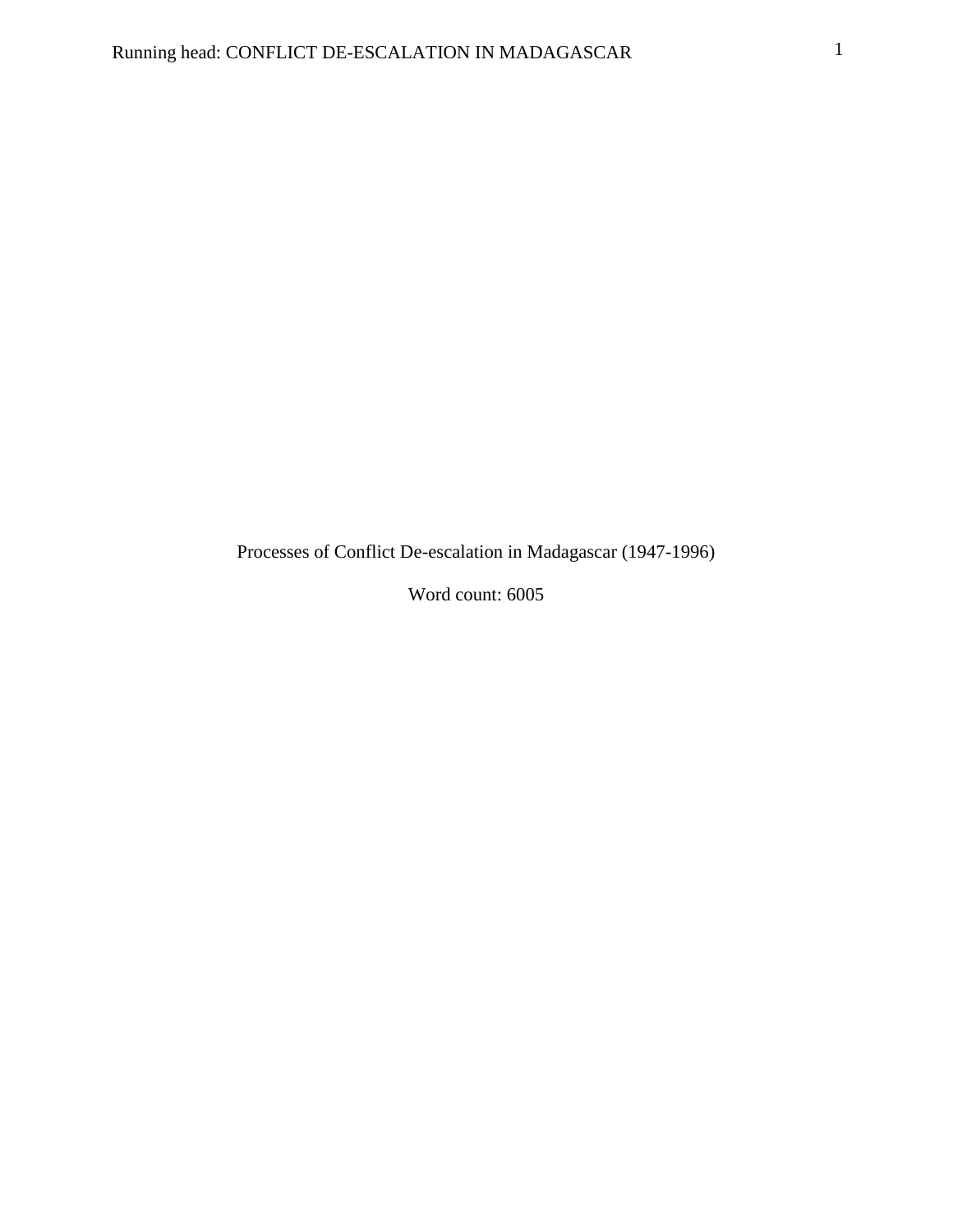#### Abstract

Episodes of conflict ranging from situations of political tension to high intensity conflicts have been occurring in Madagascar since the colonial period to the present day. This paper argues a) configurations of conditions are building up de-escalation processes in Madagascar, each element in the configurations in which conflict de-escalation occurs interact, co-construct and influence each other, b) peace and conflict co-exist throughout de-escalation processes, reminding us about the multi-levelled nature of peace, and c) conflict transformation is the key explaining conflict de-escalation given that building peace requires a long process, especially when external and internal forces are in constant friction. QCA allows the analyses of the contexts and parts of the mechanism behind de-escalation: a) conflict dimensions (cultural, socio-demographic and economic, political and global external), b) the degree of influence of the opposing parties as well as factions within each party and their repertoires of action, c) the framing of the conflicts by these parties, d) the boundary construction of the self/the other, e) accommodation policies. Metanarratives and local narratives influence/ are influenced by these contexts and parts of the mechanism.

Keywords: conflict de-escalation, conflict transformation, QCA, configuration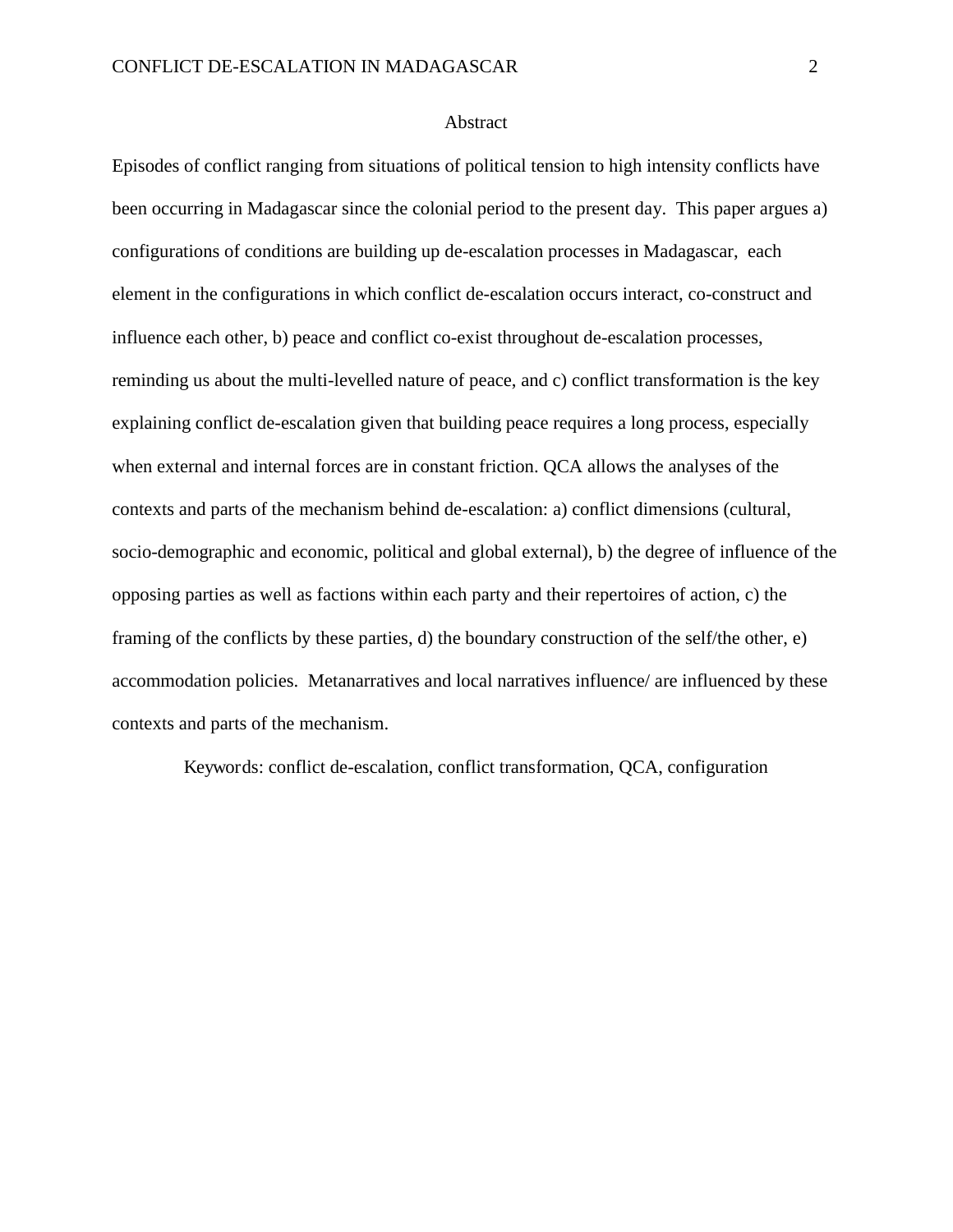Processes of Conflict De-escalation in Madagascar (1947-1996)

Who do you say are in conflict? ... There has never been a conflict in Madagascar" (Ramananarivo, personal communication, June 2014). "It was really terrible … they took arms and fought against each other" (Raveloson, personal communication, March 2016). These perceptions of the actors, especially the politicians, have continuously masked the story of peace and conflict processes of Madagascar. It is said that a single death is a tragedy; a million deaths is a statistic. For those who remember the effects of these events, these casualties are significant and symbolic; hence the interpretation of these as conflicts. This paper is part of a larger project studying conflict recurrence in Madagascar but geared towards the study of the dynamics behind de-escalation of conflict stages. In the following, we will present the literature review, the units of analysis, the methodology and the methods we used, the results and we will discuss our findings as well as present avenues for future research.

To put de-escalation of conflict stages in Madagascar in context, it is necessary first to explore the concept of conflict recurrence given that we are working on multiple episodes of conflict, each of which has different stages. So far, there is no academic consensus conceptualizing conflict recurrence as the field only started to flourish in the 90s. Nonetheless, there are various conceptual frameworks that can be used to unveil the phenomena. For example, conflict trap seen as a situation that "may manifest itself as a tendency for conflicts to be very long even in countries with no previous conflict, a high risk of recurrence after conflicts are terminated, or as spill-over from conflicts in neighboring countries, or a combination of all of these" (Hegre, Nygård, Strand, Gates & Flaten, 2011, p.3). Conflict relapse and the concept of frozen conflict/ latent conflict are also relevant frameworks. The latter for instance has various conceptualizations. Among these are the "no peace no war" situations (Lynch, 2004) in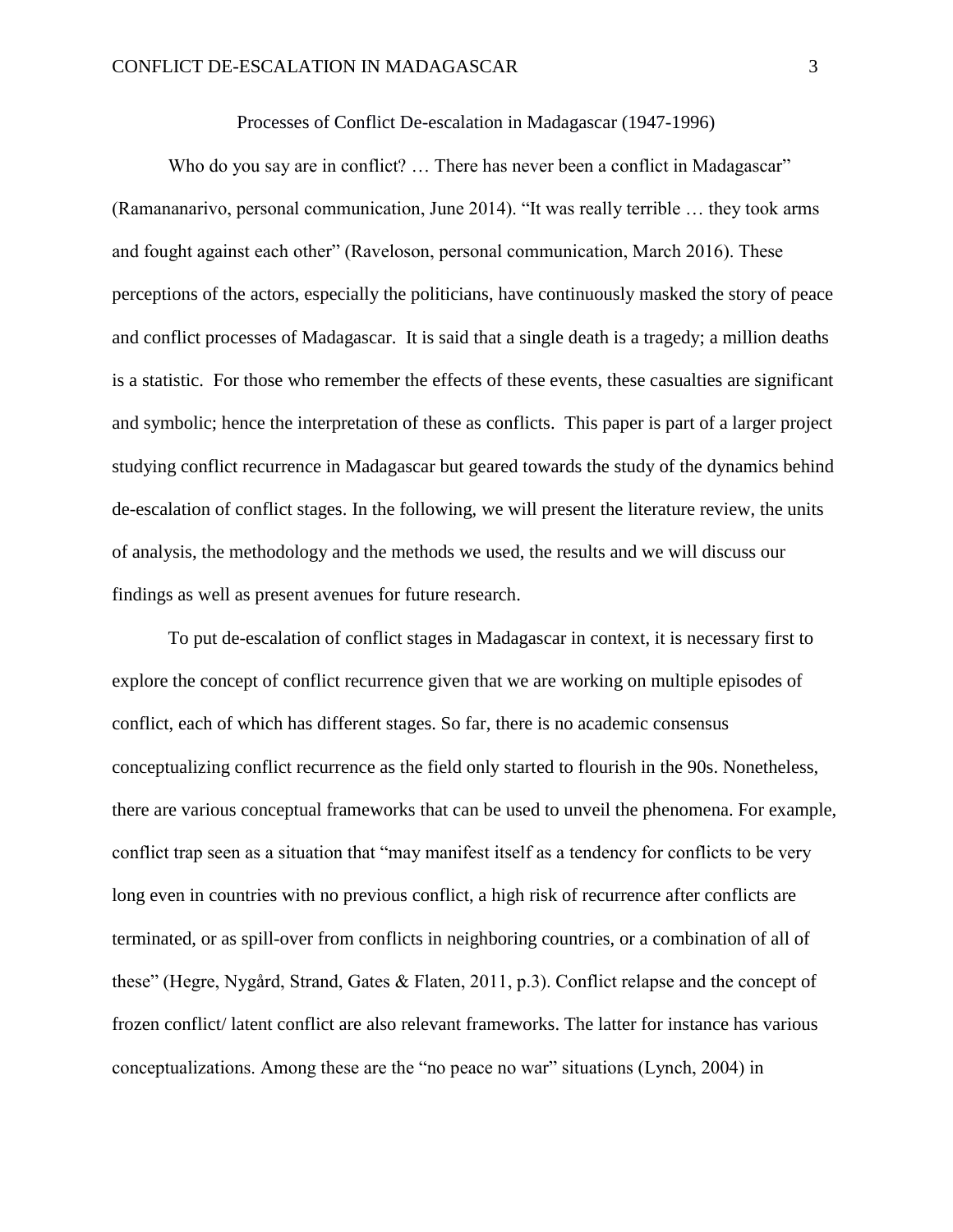International Relations or the concept of Protracted Social Conflict (Azar, 1990) in peace and conflict studies. PSC is seen as self-perpetuating, intractable as well as deep-rooted conflict (Kriesberg, Northrup & Thorson, 1989).

All of these can be used to understand some of the dynamics behind conflict recurrence. However, these various frameworks and the lack of academic consensus in the conceptualization of conflict recurrence point us towards a myriad of factors explaining its occurrence. First, much research looks specifically at factors creating conflicting situations. For instance, Hartzel & Hoddie (2003) contend that identity or ethnic conflicts would more likely recur. So are the conflicts involving natural resources because the actors involved, such as rebel groups, are motivated by the gains obtained from these resources, inciting them to continue the fighting (Collier, Hoeffler & Soderbom, 2004). It has also been proven that States depending on natural resources are more exposed to the risk of relapse (Doyle & Sambanis, 2000). Other research argues that what is considered to be a "conflict trap" (Collier et al, 2003) explains recurrence. Indeed, they suggest that a low level of economic development creates a trap locking the conflict into a cycle where that factor triggers conflict and the latter in turn creates an even more critical level of development. Other factors such as poverty or lack of democracy have also been used to explain recurrence.

Second, unfortunately, very little research in the field explores factors that are building up peace given that recurrence is generally understood as "symptomatic of unaddressed grievances" (Gates, Nygård & Trappeniers, 2017, p.4). Researchers study more situations creating conflicts than factors promoting peace. Such a strand of research is found in the study of UN Peacekeeping. Some argue these operations reduce the risk of relapse providing a framework for building economic growth, development and political inclusion. In other words,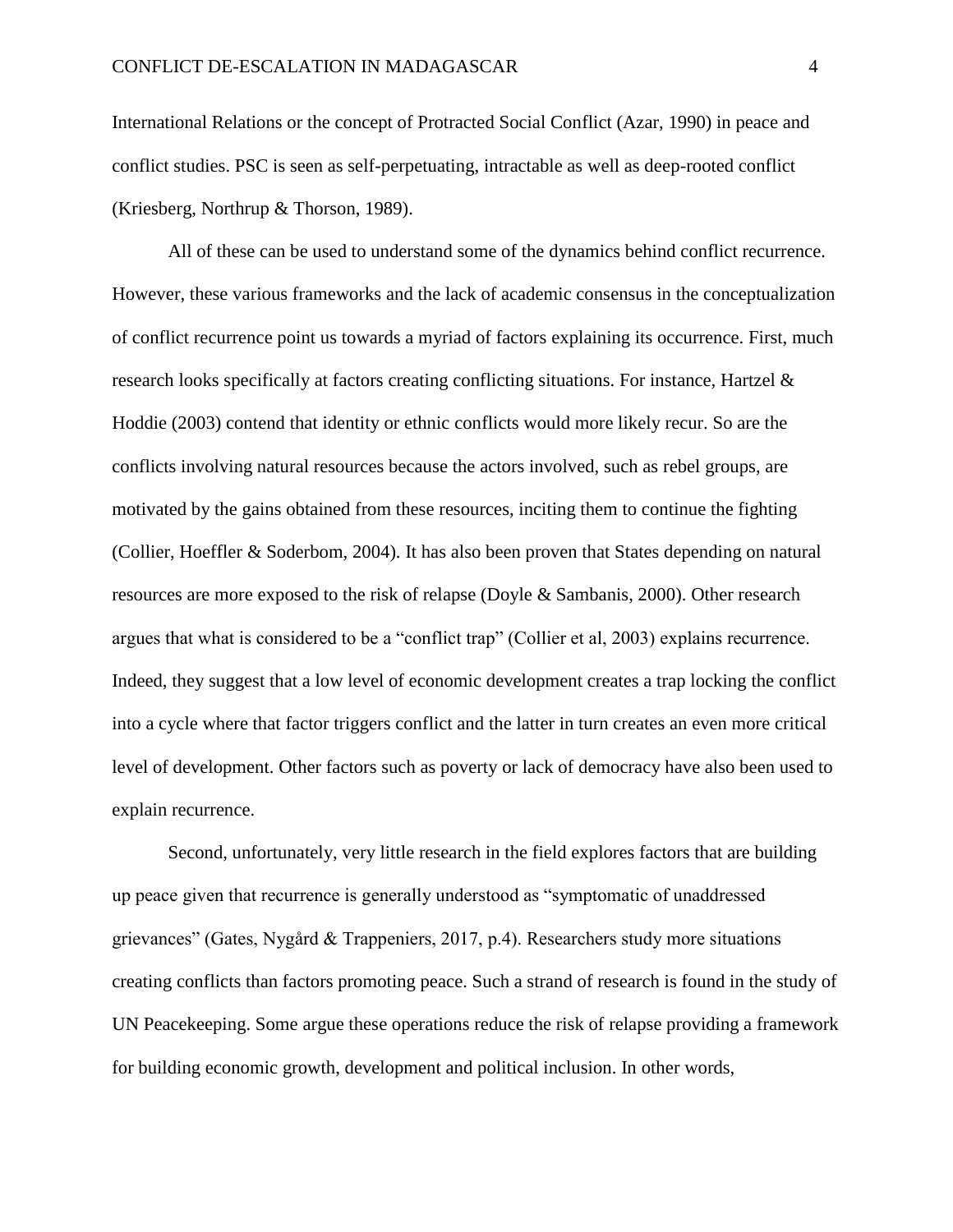peacekeeping promotes peacebuilding (Quinn, Mason & Gurses, 2007). Other research focuses on war weariness. Fortna (2004) argues weariness prevents rebels from continuing the fight. The same Author suggests military victories incite actors to keep peace because these address issues pertaining to information asymmetries while Mattes & Savun (2010) contend comprehensive agreements are the ones doing so, helping in creating peaceful situations.

Consequently, variables explaining conflict recurrence can be found anywhere in the cycle, they can be related to the initial conflict, to the way the conflicts have been managed or to post-conflict processes. Moreover, the literature demonstrates that peace and conflict have been studied separately and exclusively. First, the ideas we convey in this paper are based on the premises that peace and conflict co-exist and co-construct each other throughout de-escalation of conflict stages and that peace is multi-levelled (Féron, 2002; in psychology Christie, 2006 also argues for a multilevel view of peace and conflict). Therefore, we contend mainly that, in Madagascar, conflict transformation explains the dynamics behind the processes and parts of mechanism building up de-escalation, given that transformation may go in a positive way or in a negative way; it can converge into a constructive change or a destructive one. In Miall's concept (2004) the process of conflict transformation entails context transformation, structure transformations, actor transformations, issues transformations and personal/ elite transformations: "conflicts are transformed gradually, through a series of smaller or larger changes as well as specific steps" (p.4).

Given the multiplicity of factors explaining recurrence, we are specifically drawing from ones related to peace, conflicts, mediation and negotiation, conflict escalations and deescalations. Each of the following factors may create a conflicting situation or one that is promoting peace depending on the situation.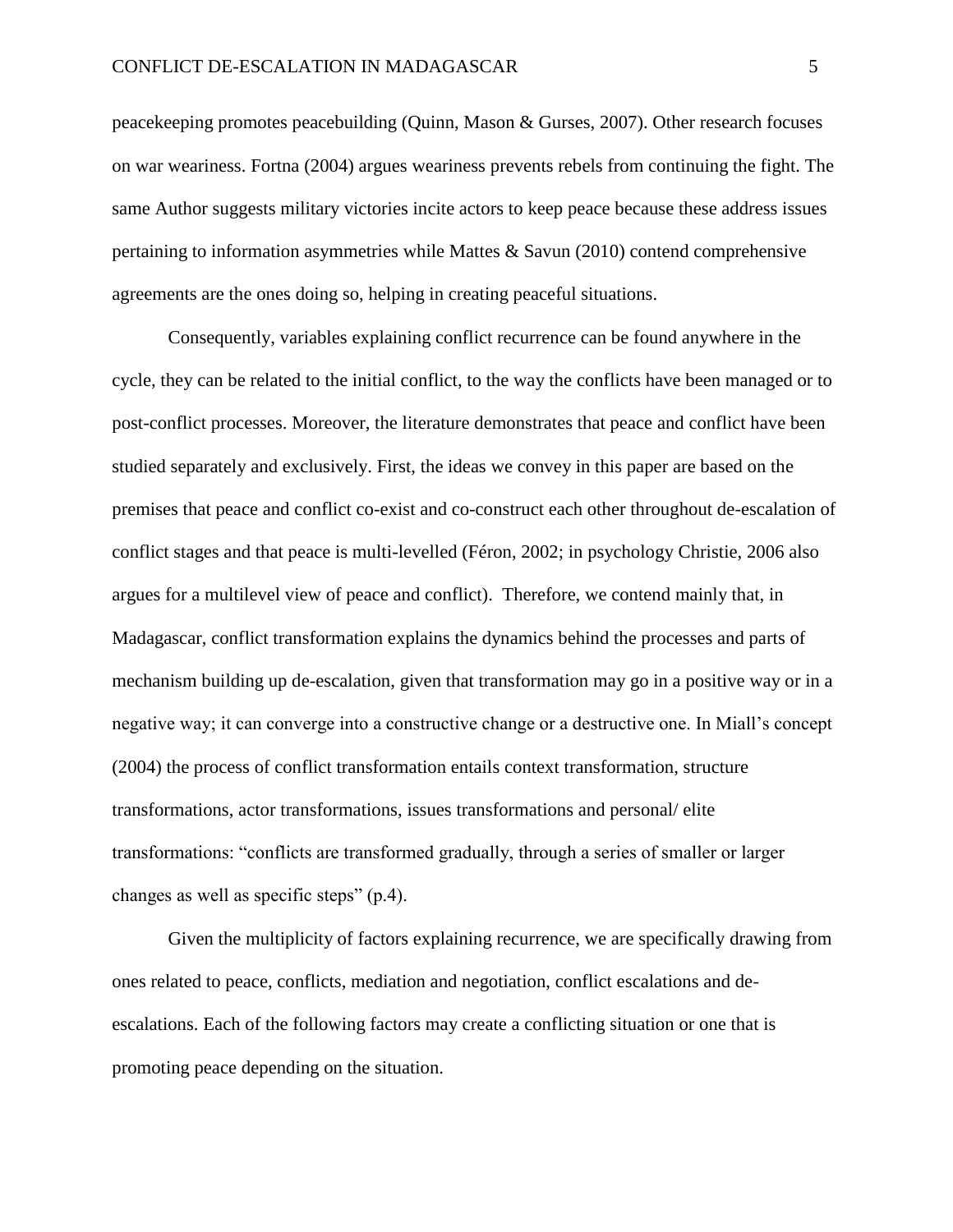First, it is necessary to classify conflict dimensions over time. Dimensions can be considered as the main causes of the conflicts and they are used to designate the salient aspects of the origins of the conflict. They are "sometimes defined as features of the conflicts, or as issues explaining their emergence or persistence, or even as causes" (Féron, 2005, p.45). The degrees of saliency of the issues that matter to the parties in question are central pieces of the puzzle because these contribute to the incompatibility of goals between the conflicting parties. Sometimes, the structural causes that are the origins of the claims of actors play important roles both during the conflict and after any signature of accords or conclusion of arrangements. Therefore, it is crucial to categorize all factors that are the origins of each conflict. Féron (2005) suggests the mapping of four main dimensions: 1) cultural<sup>1</sup>, 2) socio-economic<sup>2</sup>, 3) political<sup>3</sup> and 4) external<sup>4</sup>. A given dimension is highly salient when it features in policy discourses and policies.

Second, the repertoires of actions these actors are using to advance and defend their causes also matter. These are collective actions that actors engage in (Moran, 2007). Our typology of repertoires of actions includes the elements in Appendix A: conventional institutional actions, conventional non-institutional actions, non-conventional actions with no violence against persons or non-conventional actions with violence against persons.

Third, actors also frame conflicts. Over time, and in accordance with other intervening variables such as policies implemented prior, during or after the conclusion of an agreement or arrangements, the dimensions of conflicts can change. So are the framings and these can be clashing. Another possibility is that there are frames which are more salient to some actors while

<sup>&</sup>lt;sup>1</sup>In religious conflicts, identity conflicts or cultural/ linguistic conflicts

 $2$ Deriving from Marxist theories, frustration/ aggression and relative deprivation theories

 $3$ Centre-periphery conflicts, see Rokkan (1983), security dilemma and access to political scene, conflicts among political leaders or top-down conflicts, and conflicts caused by citizenship denial

<sup>&</sup>lt;sup>4</sup> Featuring issues related to decolonization, globalization, effects of the WWI and WWII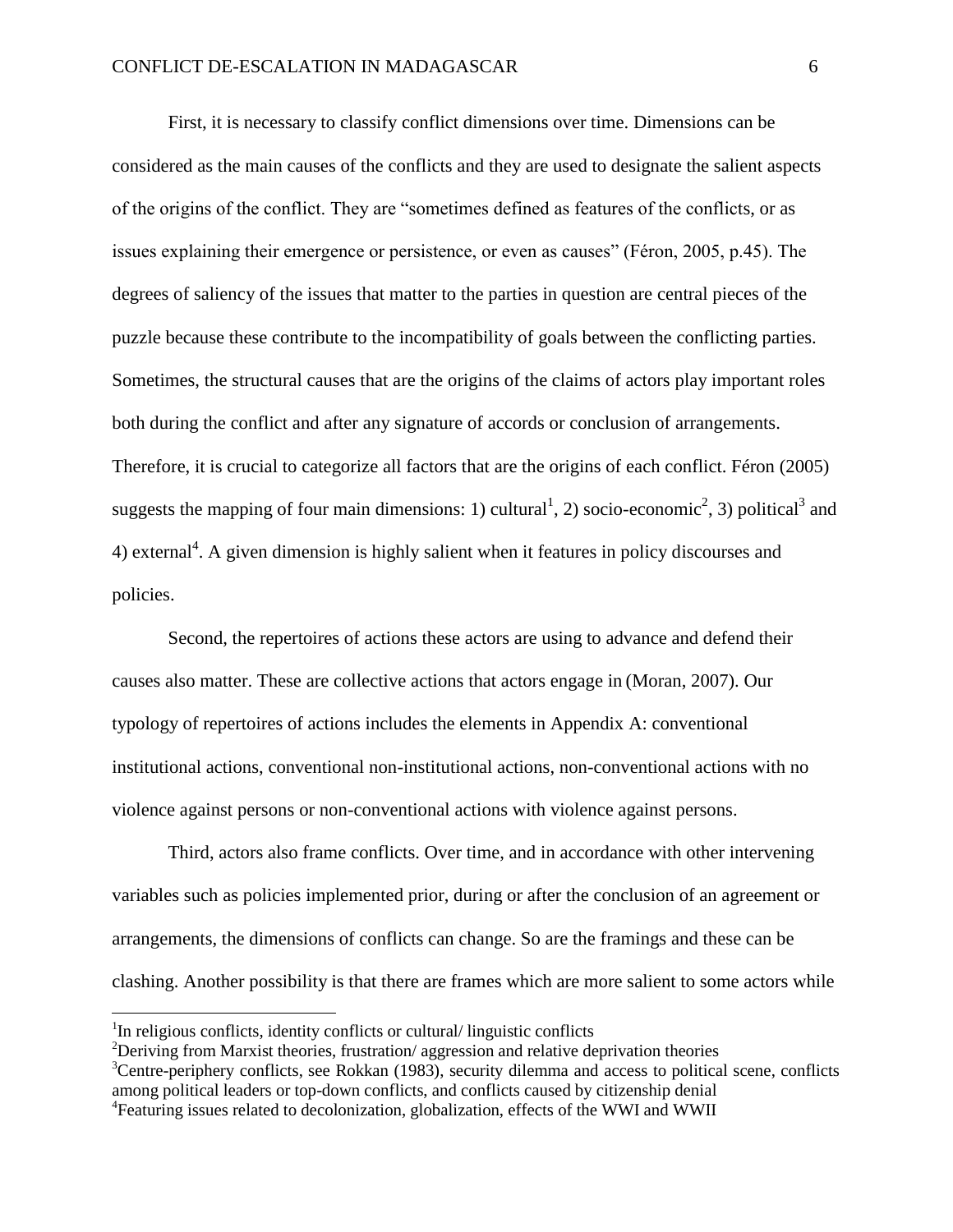less important to the remainder (cultural, socio-economic, political or external dimensions). It is important to collect data based on the way the actors understand the conflict. Such a unit of analysis is called "paradigm change/ discordance". These are crucial in the design of an outcome of a given peace initiative or a policy aimed at resolving the conflicts, and also because the interests or positions are negotiated, managed or re-framed during peace initiatives (i.e.: mediation). Instead of looking at all frames among all factions within each party, we only work on the dominant ones, those in the discourse of the most powerful faction in the party: the party leader.

Fourth, drawing from semiotics of ethnic conflict<sup>5</sup>, we also focus on the study of self/other allowing the analysis of the types of relation between two or more parties participating in a given episode. Vetik (2007) proposes a typology of boundary construction. First, there are cases in which a community (the self) perceives the other as "non-culture". It means that for the self, the other does not symbolically exist. Vetik argues that "communication between culture and non-culture is neither possible nor needed. Potential ethnic conflict between culture and nonculture will either not be actualized or will be suppressed." Secondly, a community can perceive the other as "alien-culture"<sup>6</sup> in which "in-group centrism" or "ethno-centrism" prevails and that triggers confrontation. And finally, there are situations in which the relationship between the two communities is dominated by the "different culture" type. The latter means that the self considers the other as an existing entity and even goes further and sees it as a "partner". These perceptions of self and other can be used to determine the situation in which conflict management is

<sup>&</sup>lt;sup>5</sup>Note that according to Vetik "A semiotic approach to ethnic conflict tries to reveal the different ways of constructing the external 'disorganization' and the impact that these different boundary constructions have on the dynamics of ethnic conflict."

<sup>&</sup>lt;sup>6</sup>Vetik also states that "the 'other's' behaviour is perceived as a violation of the values and norms of one's 'own culture"'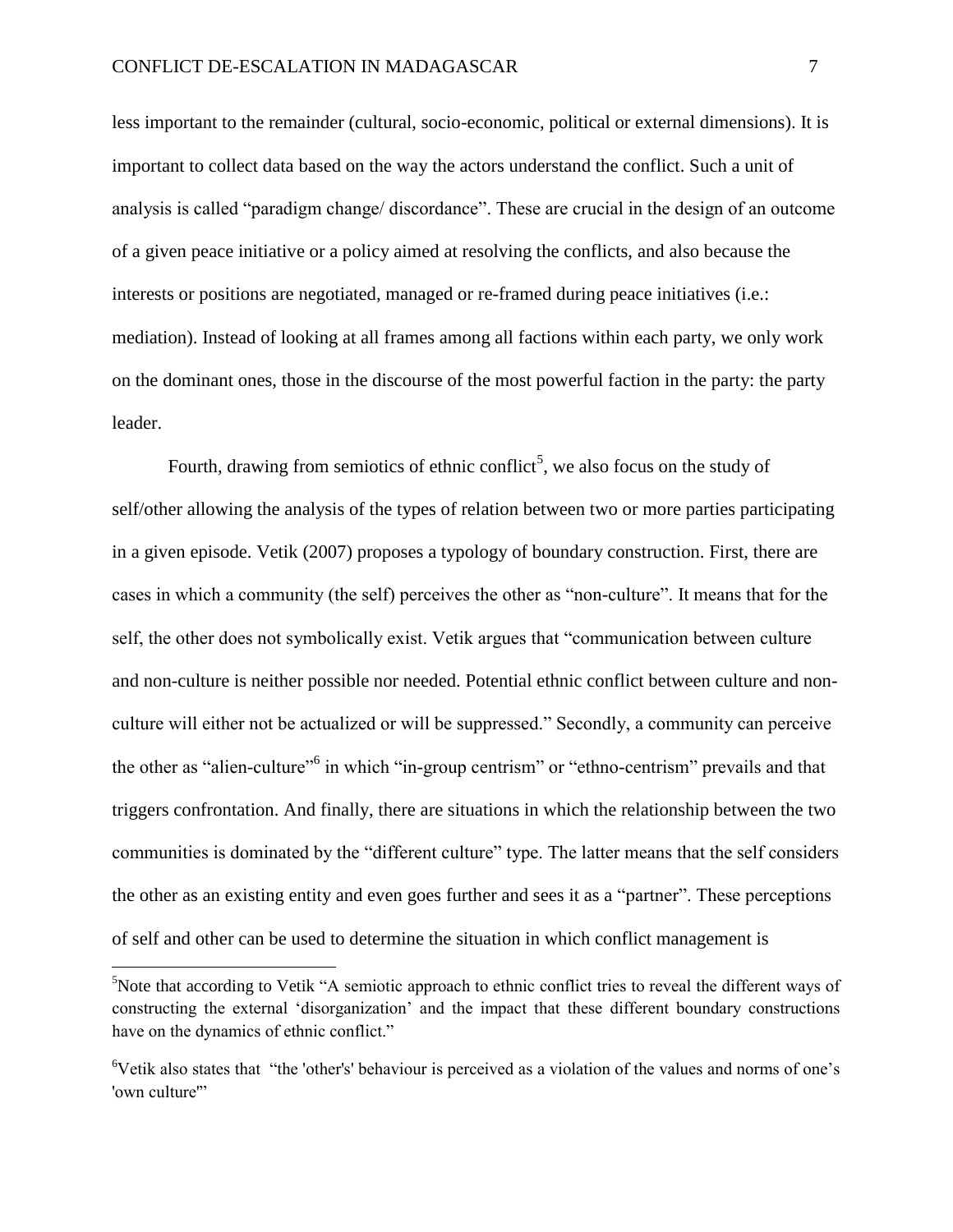"problematic" and there are also situations in which there is a possibility of "cooperation" as well as, in his own words, "tolerance". There are many combinations of relationships, Vetik's typology which categorises them can be found in Table 1:

#### (Insert Table 1 Here)

Fifth, as we saw earlier, most of the scholars argue the reason why conflicts recur is because the problems originate from the solutions the actors implemented or there have been unaddressed grievances. "Accommodation policies" play important roles in the cycle. We define accommodation policies as all interventions aiming at addressing incompatibilities between two or more parties. While most of the literature focuses on the role international actors play in conflict resumption through the study of peace agreements, the study of the case of Madagascar is an opportunity to go beyond this highly formal aspect of conflict management. We decided to have a look at initiatives implemented by external and local actors to resolve the incompatibilities and we do not exclude the initiatives of those who did not have a direct stake in the conflict.

And finally, human beings talk about their life experience through stories. These stories thus recount lived experiences but they are also based on imagined, fictive ones. Narratives can be among the missing pieces explaining why accommodation policies do not address the causes 2of the conflicts but are simply manifestations of how the conflicts are understood. We have chosen to work on metanarratives and local ones. Metanarratives are "abstract, intangible, nonfigurative" Auerbach (2009, p.298) and they "legitimize specific action or beliefs under the guise of a universal truth" (Panuccio, 2012, p.2). Local narratives<sup>7</sup> are everyday narratives, modest, small and internal to people (Panuccio, 2012, p.2). Narratives can be conflict-supportive,

 $\mathrm{^{7}Lyotard}$  (1988) uses the term «petits récits »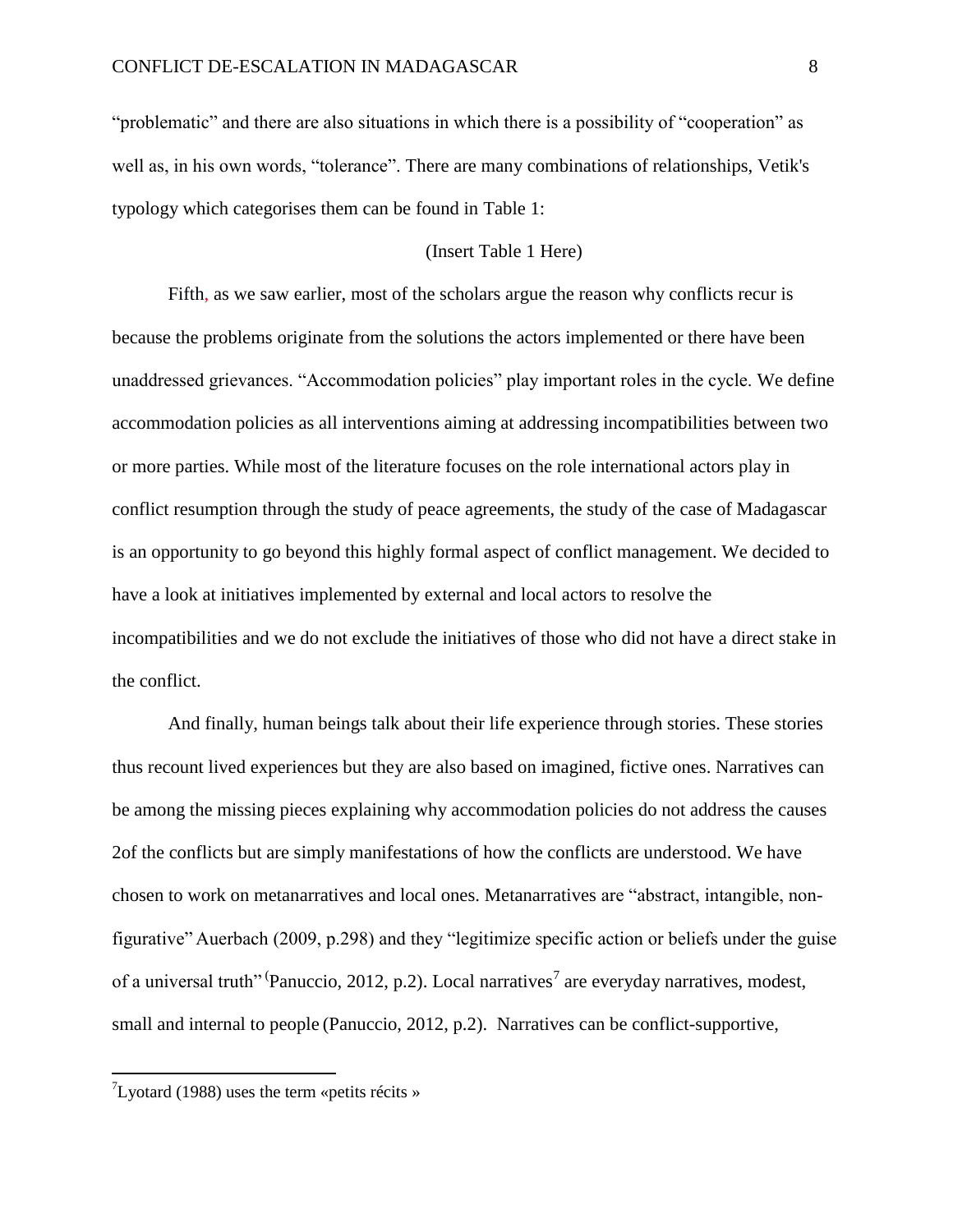creating fractures (Cobb, 1993) or they can be considered as peace narratives (Galtung, 1998)

#### **Method**

#### **Two-step Approaches**

Given the large number of factors within these units of analysis, we applied the principles behind two-step approaches. Schneider and Wagemann (2005) and Beach (2012) are advocates of two-step analyses. We categorized these factors under two groups: a) the contexts and b) the parts of the mechanism leading to the outcomes. The first triggers and/or allows causal mechanisms to operate. These are "remote factors … they are also often referred to as structural factors, or simply the context …" (Schneider & Wagemann, 2006, p.760). The conflict dimensions and the accommodation policies are contexts. The second are parts of mechanisms; they are entities engaging in activities. Beach (2012) argues the activities produce changes and are the ones transmitting causal forces to the outcome. These are the repertoires of action, the conflict framings and paradigms, and the construction of the image of the self and the other. We did not include the conflict and peace narratives in the factors to be tested in QCA model since, depending on the situation, they can influence or can be influenced by both types of factors.

#### **A historical background of the episodes of conflict in Madagascar**

First, there is only one conflict in Madagascar, but it involves multiple episodes and they are all related to one other. Each of these episodes is multidimensional in the sense that each one presents multiple underlying issues. Second, some elements characterizing these episodes display at least a certain form of continuity. Such continuity can be seen for example at the level of the conflicting parties: the State is always present (except during the colonization period). Continuity also means that some elements which can be found in one conflict reappear in another. The 1947 episode marked the climax of the struggle for independence when more than 1000 people died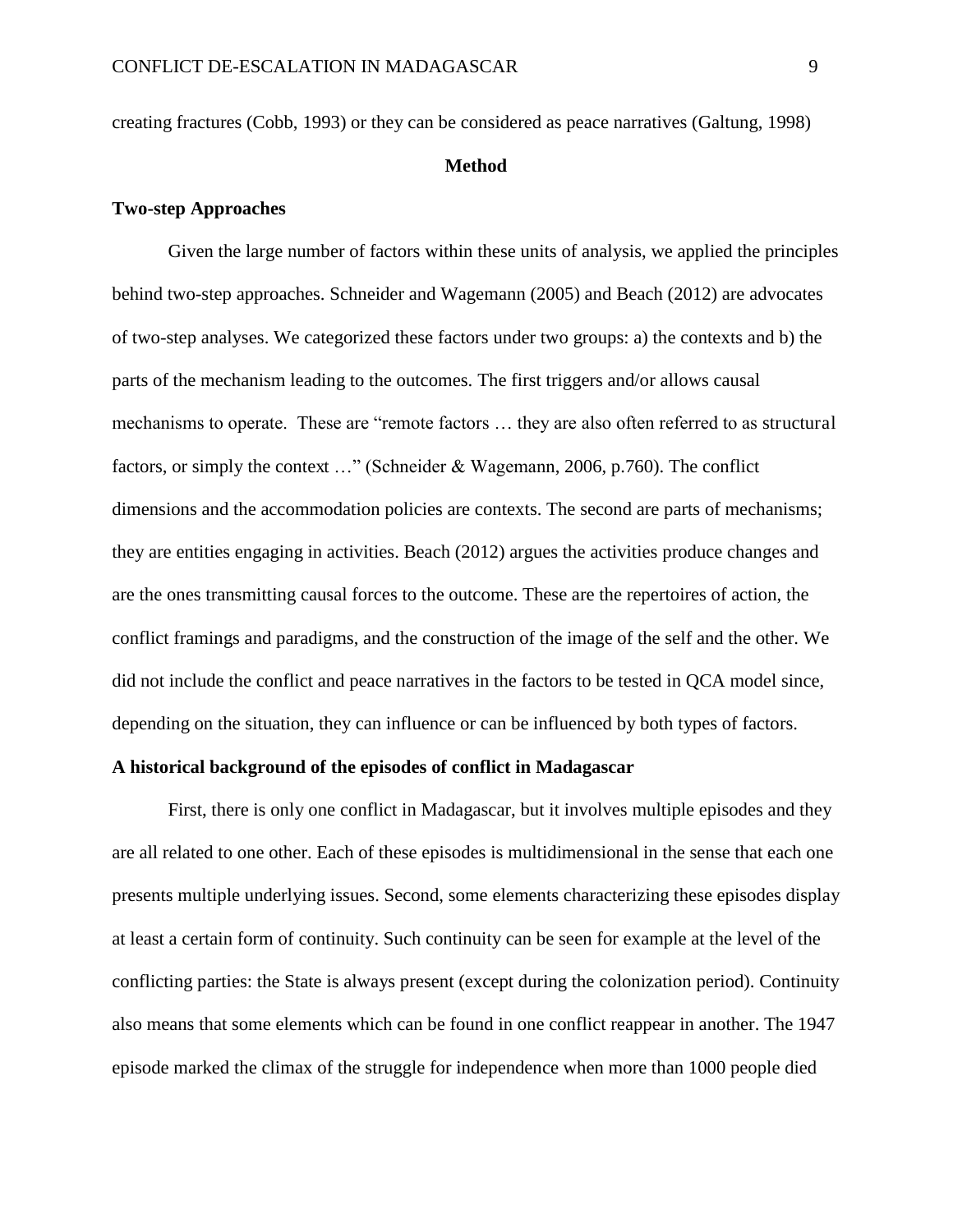and the two ethnic communities Merina and Côtiers opposed each other and the latter was said to be manipulated by France. In 1971, the State countered a rebellion led by the left-wing party MONIMA through a "pacification" triggering more than 1000 casualties. The opposition denounced the capitalist policies of the State, forgetting the Southern Farmers in its projects. In 1972, 40 people died and 140 were wounded. The intellectuals and the marginalized young people from poor neighborhoods rebelled against the State to denounce mainly the education policy, "the cultural imperialism" based on the treaties of cooperation Madagascar had with France after it gained independence (Althabe, 1980). Later, an episode with 22 deaths in 1975 was marked by the assassination of the new President Colonel Ratsimandrava who was only six days in office (Archer & Andriamirado, 1976). Ethnic claims as well as ideological clashes rooted in the Communism vs Capitalism debate were highly salient in that event. In 1984, a vigilante group of Kung-Fu was used as a scapegoat by the opposition to challenge the State as the latter used a group of young people to terrorize the population of the capital city and crush the opposition's attempts to protest. The State's strong military response to the affront led to more than 100 deaths. Later, the episode of 1991 recorded 50 deaths and 300 wounded. The opposition challenged the power of President Ratsiraka after almost 15 years of rule, demanding democracy (Raison-Jourde, 1991). Another crisis with neither deaths nor injuries arose in 1996 because of the concerns of the members of the national assembly over the encroachment by the President on their powers. It led to the impeachment of the President. As far as episode 2002 is concerned, more than 60 people died. The event was triggered by disagreement over the 2001 electoral results(Raharizatovo, 2008). And finally, in 2009, another episode occurred (Ralambomahay, 2011) where more than a hundred people died from 2009 until present day. The former Mayor of Antananarivo, Andry Rajoelina supported by many politicians including the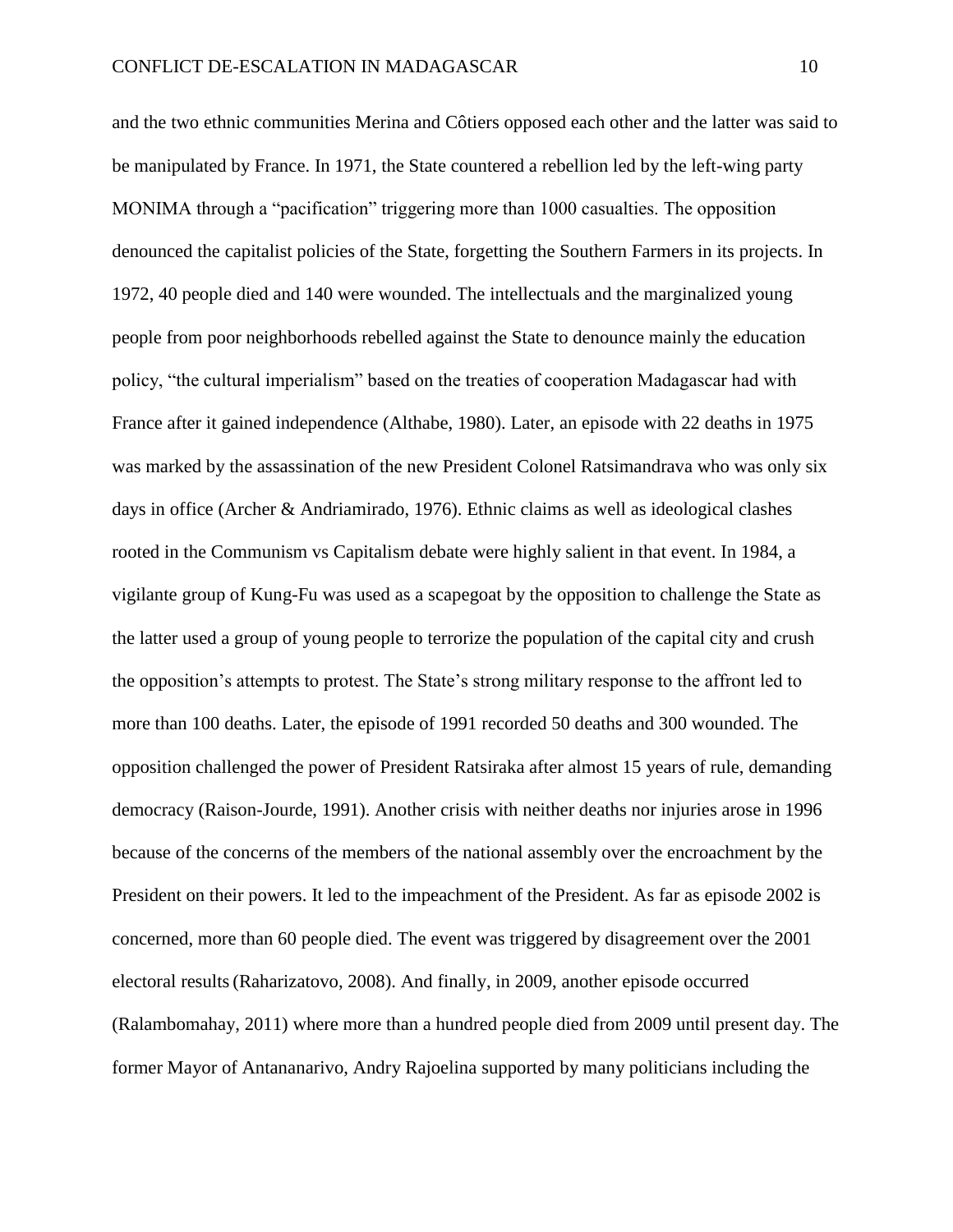former Presidents Ratsiraka and Zafy Albert, toppled President Ravalomanana through a military coup.

#### **Conceptualizing the cases**

We define conflict as a situation in which there are incompatibilities between two or more parties. Féron (2005) identifies conflict stages in accordance with their levels of intensity and their characteristics as shown in the table in Appendix B: peaceful and stable situations, political tension situations, violent political conflict, low intensity conflict and high intensity conflict. Figure 1 shows a timeline representing the episodes of conflict we described earlier if transposed in this typology. There are various shifts of conflict stages in the dynamics of conflict recurrence in Madagascar. In this paper, we are interested in the cases of de-escalation within that dynamic: de-escalation a: from stage 4 to 3:1971 to 1972, de-escalation b: from stage 5 to 3: 1985 to 1991 and de-escalation c: from stage 3 to 2: 1991 to 1996. If these are the units of analysis, the cases and the outcomes we are studying, how did we proceed in terms of data collection, processing and analysis?

#### **QCA (Qualitative Comparative Analysis)**

Qualitative Comparative Analysis (QCA) has been used in small, medium and large N research designs and is increasingly applied at meso and micro levels (Berg-Schlosser, De Meur, Rihoux & Ragin, 2008, p.4). However, it has never been used on a research project focusing on conflict recurrence. First, it aims at bridging qualitative and quantitative methods (Rihoux  $\&$ Ragin, 2009), which as we have seen in the literature review is a caveat. QCA has the ability to draw both from case-oriented (focus on depth) and variable-oriented approaches (focus on breadth). Second, we are arguing in this paper that peace and conflict interact, they co-construct each other throughout the process. QCA privileges the understanding of outcomes through the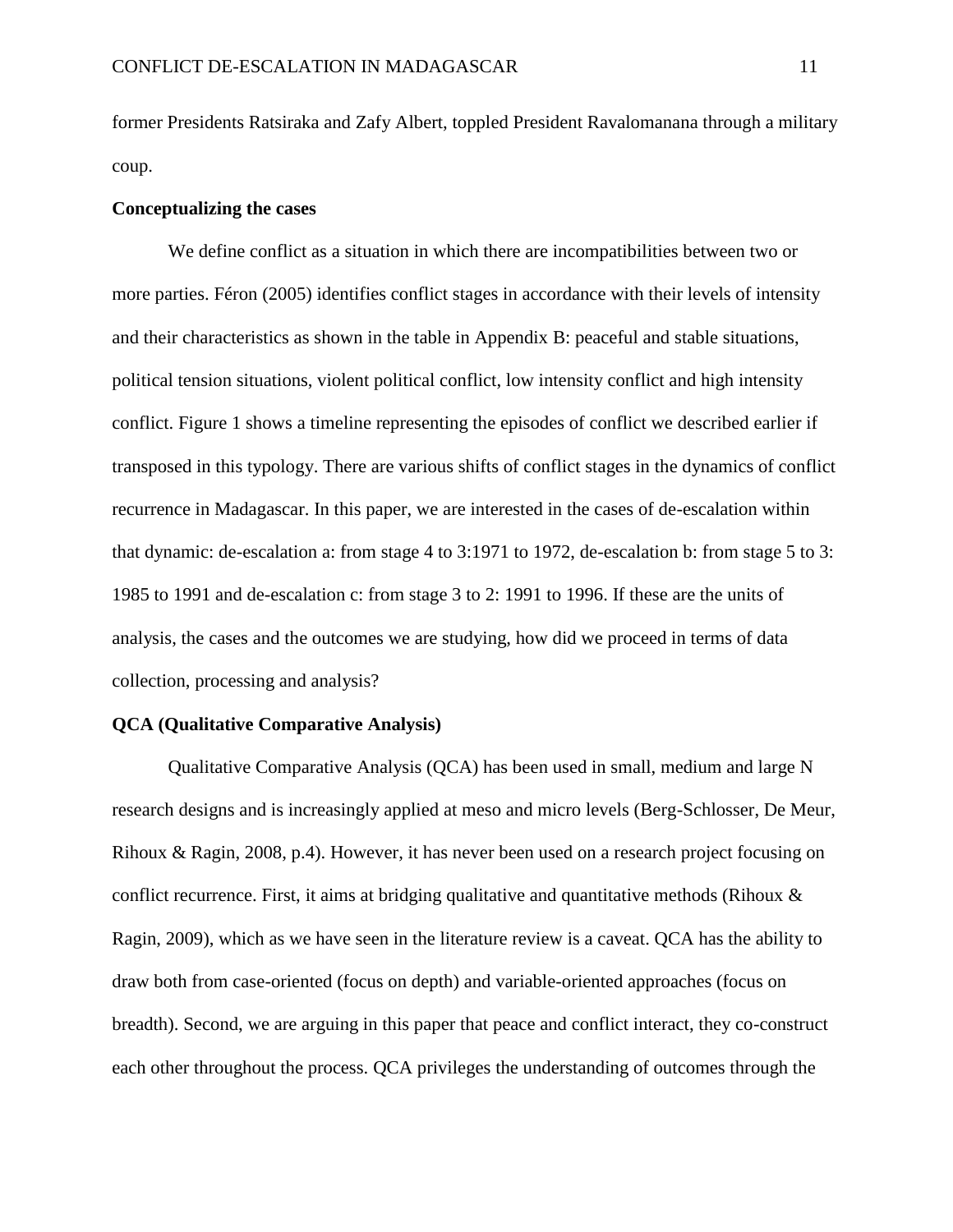existence of configurations of conditions (Rihoux & Lobe, 2009, p. 224). "1) Most often, it is a combination of conditions (independent or explanatory variables) that eventually produces phenomenon – the outcome (dependent variable- or phenomena to be explored), 2) several combinations of conditions may produce the same outcome; 3) depending on the context, a given condition may very well have a different impact on the outcome. Thus, different causal paths – each path being relevant, in a distinct way – may lead to the same outcome" (Rihoux  $\&$  Lobe, 2009, p. 224).

#### **Data collection and analyses**

Regarding the data collection, at certain levels of the units of analyses, records of policies and discourses of the actors were important (i.e. when collecting data on conflict dimensions and the framings of the understandings of the conflicts and the self/other), while at a certain stage we conducted in-depth interviews (for example checking facts, mapping the perceptions of the actors against statistics or when identifying the narratives). Discourses of the actors were found in pamphlets, flyers, blogs and press releases, audio and video records of speeches during the episodes of conflict, movement songs, photographs, historical records, autobiographies, and television interviews as well as broadcasts. Even PhD Theses of key movement leaders gave valuable information. We also used statistics and organizational records (from the National Institute of Statistics INSTAT, International Organizations and NGOs).

 Selecting and compiling these multiple materials could have taken a long period of time. QCA techniques not only allowed a reduction of the level of complexity featured in the existence of the "very complex, multi-layered, multi-facetted processes" (Rihoux, 2007) requiring collection of multiple information at various levels but also helped managing time. The casing, the definition of the conditions and the outcomes helped in building a selective, more targeted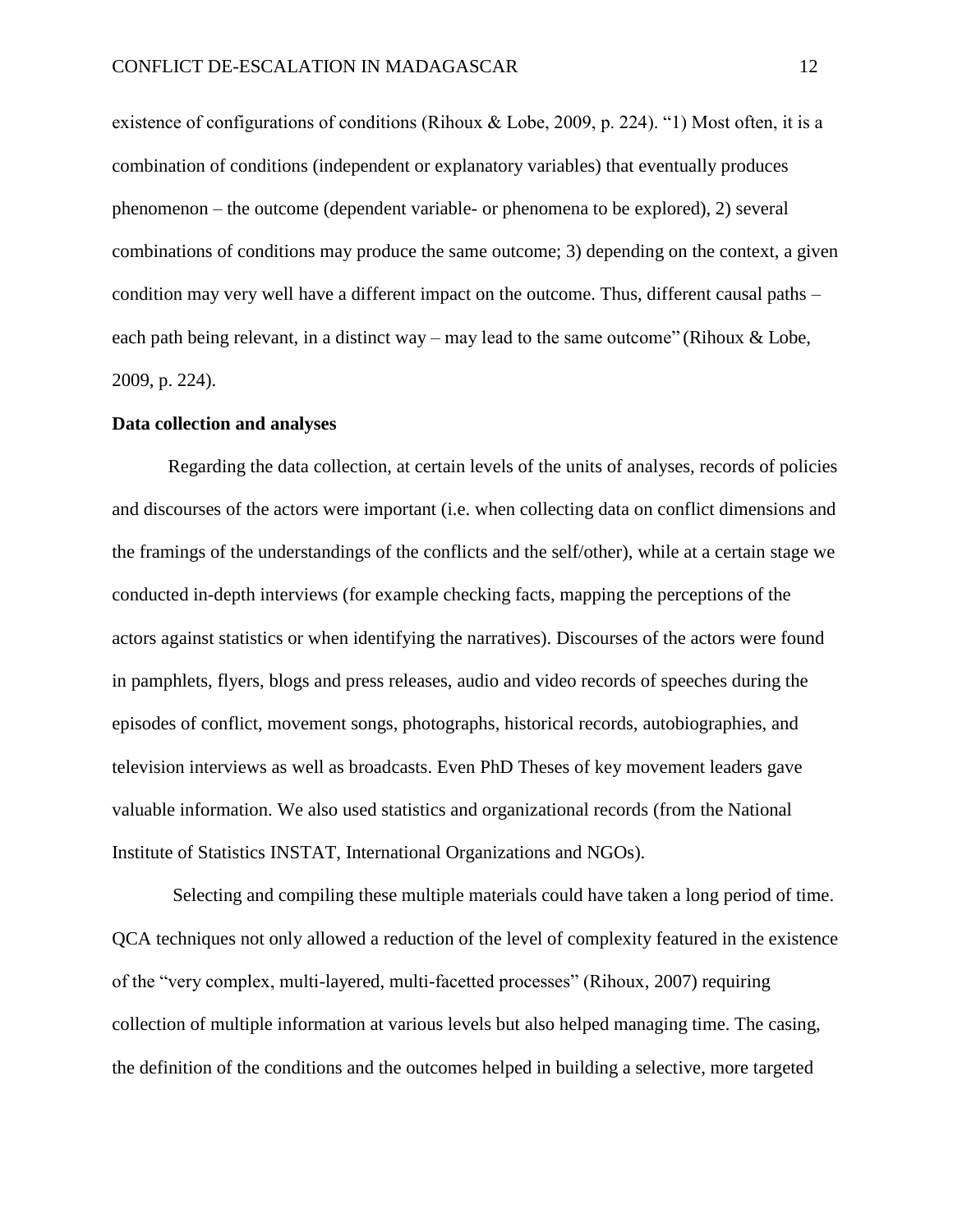sampling of data to be collected as well as the selection of the interviewees. We only collected significant material relevant to the cases (the episodes of conflict) and also crucial interviewees who played important roles within a limited time period pertaining to these events. Secondly, the Boolean logic (Rihoux & al, 2013, p.32) that is part of the analytical procedure in QCA greatly reduced the difficulty in the collection of data. We assigned values to a specific condition (explaining factor) and such a categorization has pointed us towards the information we were looking for. For example, we could collect data regarding conflict dimensions based on the categorization of whether its saliency was high or low by looking at policies or discourses of the actors, or we could identify which repertoires of actions or framings of conflict were present and absent during a given event. These categorizations were possible using crisp-set  $(csQCA)^8$ . The tests were performed using the fsQCA software and R.

Triangulation (Peters, 1998, p. 21) is a guiding technique in this research. We used multiple theories and concepts in the identification of conditions and outcomes. We also considered multiple sources of data, which means that we have empirical materials reflecting diversity. Most importantly, we used methodological triangulation so as to be able to understand the whole dynamics. Indeed, we conducted different analyses of intertwining, interacting and interdependent multi-level units. QCA is a method that is complementary with other approaches. We mixed quantitative and qualitative techniques. Sometimes, we carried out conflict analyses. At other times, we carried out policy analyses. There are also levels at which we conducted discourse analyses. Most importantly, we conducted "systematic" comparative case analysis by doing both the cross-case and within-case studies of the episodes of conflict. It is the first time such an approach has been applied in the study of conflict recurrence.

<sup>&</sup>lt;sup>8</sup> Crisp-set QCA allows the dichotomization of the data.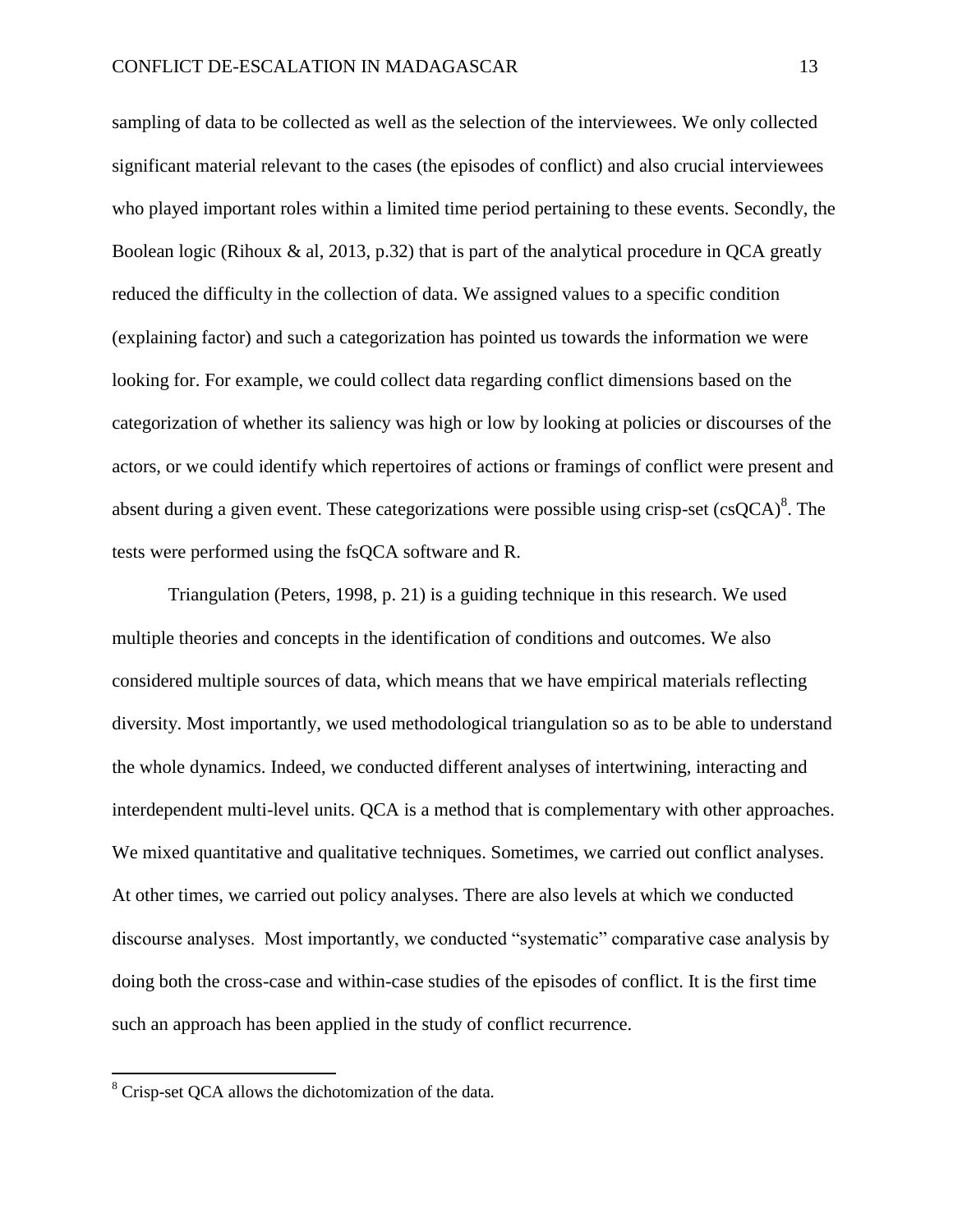#### **Results**

The causal configurations from the results of the QCA tests on which we base our analyses in this paper are in Appendix C. Note that each path leading to the outcome is unique. It is also worth reiterating that the elements within each path can be creating both situations of conflict and peaceful ones in accordance with the factors, building up the phenomena of the variants of de-escalation of conflict stages. Appendix D summarizes all the conditions in the solutions from that table and categorizes them based on whether they are building conflicting situations (high saliency of socio-economic and external dimension, presence of significant accommodation policies and change of framing) or peaceful ones (low saliency of cultural dimension, pacifying actors, no change of framing, presence of significant accommodation policies and construction of the image of the self and the other). It also provides details pertaining to each element. Due to lack of space, in the following we are not going to explain each path but will only take examples from these two tables to report and explain these results.

One feature of de-escalation of conflict stages in Madagascar is the existence of structural factors and parts of mechanism playing escalating roles although we are talking about deescalation. For example, in de-escalation a, the shift between low intensity to violent political conflict, high saliency of external dimension and paradigm change played such a role. First, in terms of context, colonial heritage, imperialism and "unfinished business" of the cold war (Féron 2005, p.40) were at the centre of the demands of the actors. Those who were against the State denounced these. Conflict narratives played an important role in that process as historical narratives fed the resentment towards France. Indeed, the remembered chosen traumas about the dramatic killings the Malagasy experienced during colonization in 1947 stayed in memories, impacted national psychology and became nation-building narratives and collective trauma.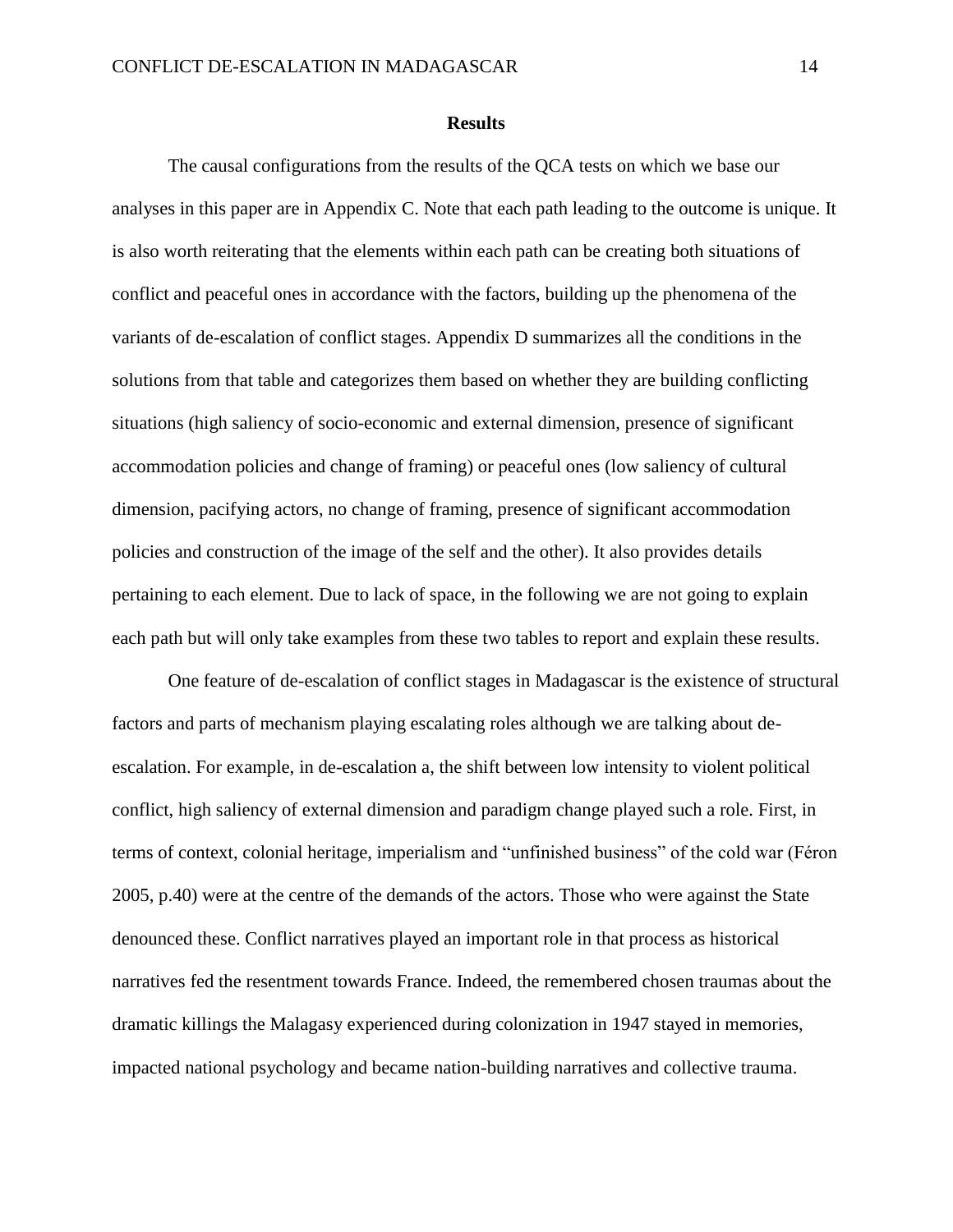Thus, France was construed as the enemy of the Nation. These periods were also the times when metanarratives like communism, Marxism, Maoism and Socialism were belief systems anchored within the imagination of the population. Clashes of ideologies regarding which ones should be used to develop the country became the actors' excuses to engage in direct violence.

Second, in terms of parts of mechanism, between 1971 and 1972 a change of framing occurred: a shift in which there are additional framings of the conflict to the previous one (the previous main framing is still salient but other dimensions have a high saliency in the understanding of the nature of the conflict, Appendix E lists these framings). In episode 1971, both parties framed the conflict in terms of political dimension. The State interpreted the conflict as originating from the thirst of the Socialists to seize power while the other party thought it originated from a centre-periphery issue. Throughout the shift towards 1972, from the State side, the interpretation did not change. However, from the opposition's viewpoint, the shift saw the addition of multiple understandings of the origins of the conflict from socio-economic, cultural and external causes. This played an escalating role, increasing the level of complexity of issues that needed to be addressed.

 Another feature of the dynamics behind the de-escalation of conflict stage is the existence of elements playing soothing and conciliatory factors contributing to the reduction of the intensity of the conflict. For instance, in the case of de-escalation b, from high intensity conflict to violent political conflict, the presence of a significant accommodation policy and the elements pertaining to the construction of the image of the self and the other were among these.

First, table 2 contains the list of the policies in situations of de-escalation. The accommodation policies implemented throughout these shifts were "indigenous initiatives". The episodes prior to 2000 saw incredible interventions of internal actors while the interventions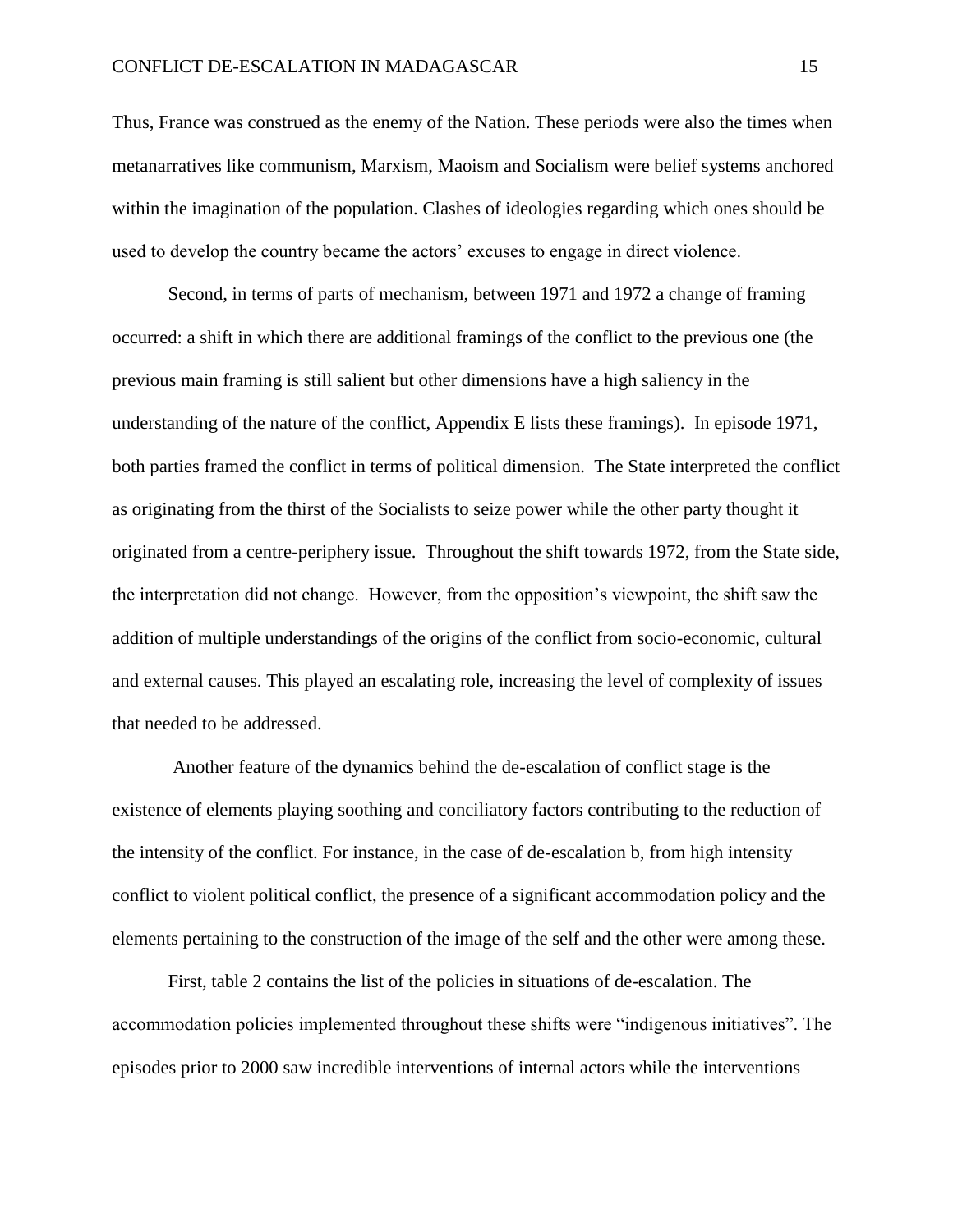from external actors during these situations of de-escalation of conflict stages were most of the time informal. Negotiated outcomes aimed at managing and resolving the 1991 episode played a soothing factor. Although the secret and official mediation initiatives resulting in agreements were extremely political, they managed to address several issues at stake. The secret one "Accord de Mahambo" succeeded in calming down the zeal of the Federalists who were ready to secede in 1991 while the official one, the Panorama convention of 1991 created institutions setting up a transitional power-sharing arrangement based on democratic principles (note that multiparty democracy created conflicting situation in episode 1996).

#### (Insert Table 2 Here)

Second, one crucial local narrative shaping the perception of the self and the other in Madagascar is the Malagasy ideal called "fihavanana". The term comes from "havana" (kin). It encompasses multiple values including goodwill, friendship, kinship, love, fraternity … "Even if someone is walking on one's head, that is OK, one needs to protect the fihavanana at any cost" (Pastor Razafindrabe, March 2016). If there is no fihavanana, the Malagasy believe they commit taboo: "manota fady". It is a powerful cultural element regulating the functioning of the social structures. It can define boundaries regarding what can or cannot be done by the individual or the group. The fihavanana was used to convince the actors to come to the table, collaborate and preserve peace at any cost.

In view of these, a crucial observation related to the dynamics of conflict de-escalation in Madagascar based on these results is the existence of what we call 'multiple ways'. These have been influencing the dynamics to a great extent: the ways of the East (socialism, communism …), those of the West (democracy, liberalization) and the indigenous ways (e.g.: the local narratives pertaining to values, tradition). These ways co-existed; sometimes the one succeeded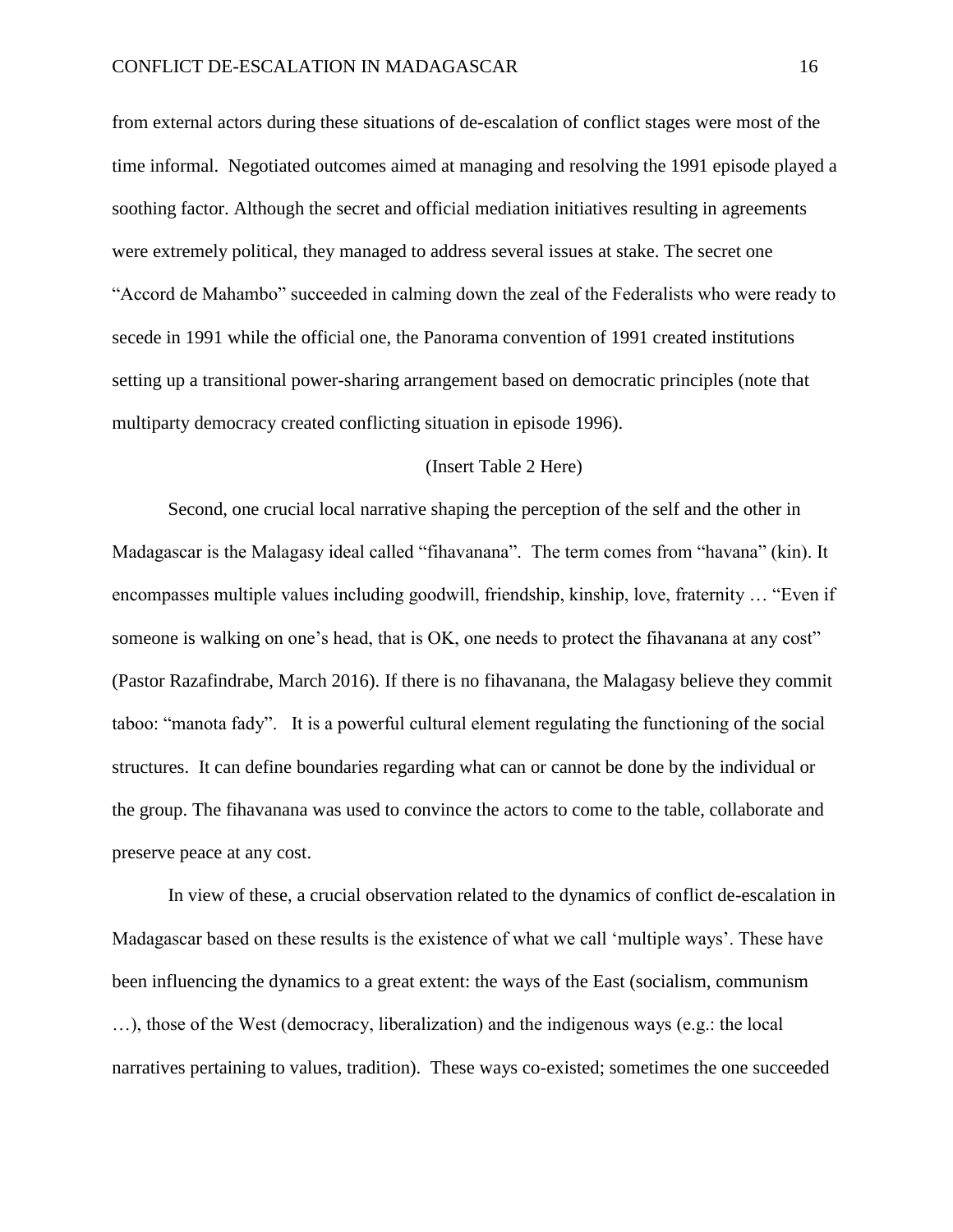in suppressing the other while the third lay there waiting to be activated. At other times, all were present, put into practice with both positive and negative results or they were incompatible or clashing. All have both merits and inglorious effects, sometimes bringing about stability and peace while at other times creating outbursts of violence or negative peace.

Indeed, indigenous unilateral intervention could bring stability for a short time in some contexts whilst in other cases it fuelled anger among the opposite side, creating outbursts of violence. The role of the powerful metanarratives (born from the ways of the East and the West) in fuelling contention and in creating violent clashes were also part of the process. Sometimes democracy proved to be a failure, for instance when multiparty democracy was the choice, as it is difficult to sustain. Yet, these metanarratives also brought stability. Transitional powersharing arrangements allowed the conflicting parties to stay in the picture so that there would be political transformation. The same goes for the indigenous ways as infrastructures of peace but they can also be sources of tension. The concept of Fihavanana was a positive element favouring situations of peace while popular narratives about ethnicity and origin persisted within the collective imagination, creating conflict narratives.

#### **Discussion**

Peace is multi-levelled and conflict de-escalation is all about constructive transformation. It is about constructive change since the intensity of the conflict decreases and the situation is converging towards a more peaceful one. Building peace is all about transformation entailing multi-layered approaches. Accommodation policies aim at working on, improving and transforming multiple elements related to the conflict. Conflict transformation can be a long process and it can take time. The existence of the variants of de-escalation can be explained by the uneven, multiple transformations happening over a period of time and at multiple levels.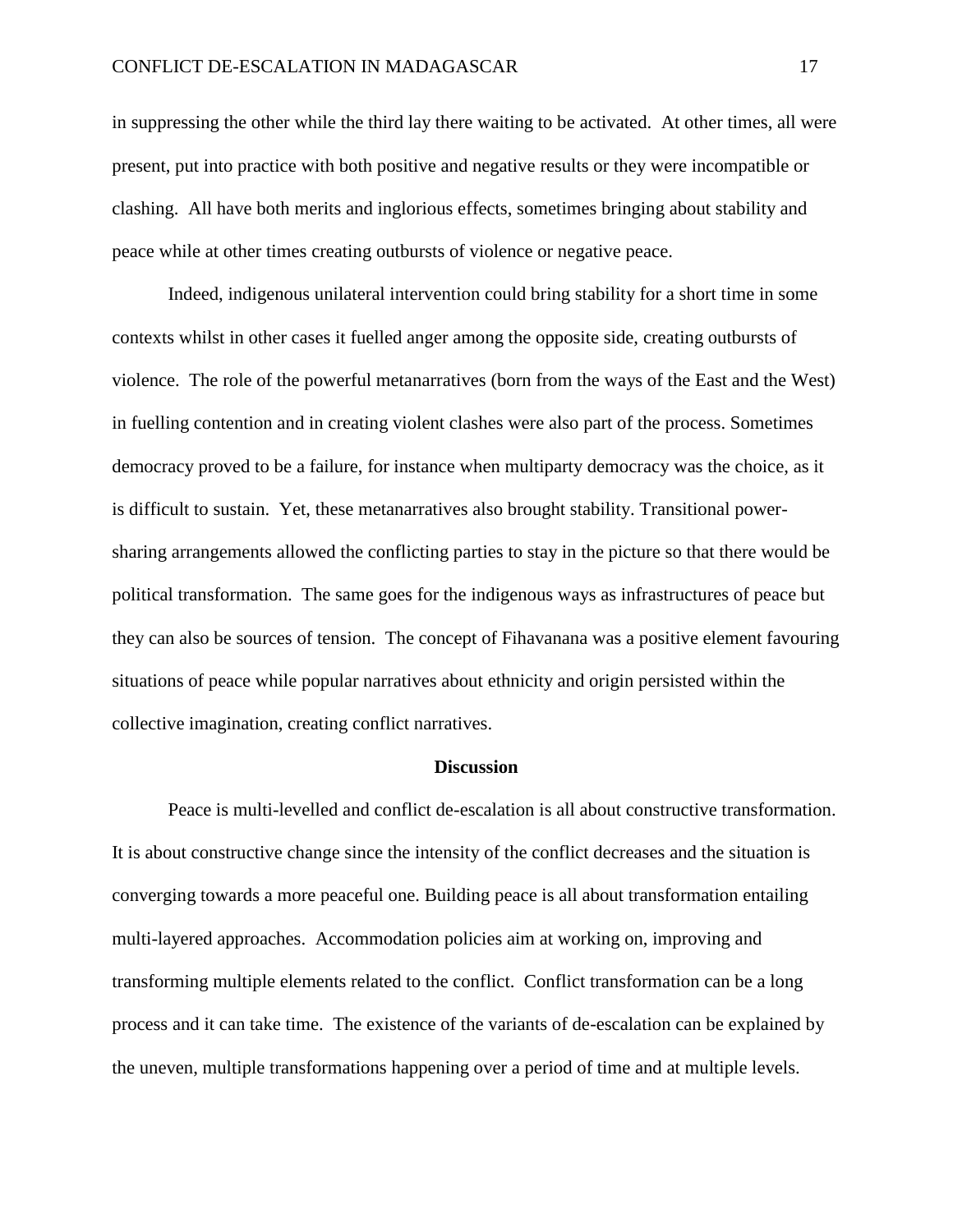There is no perfect configuration leading to perfect peace. What exists is a conjunction of context triggering the interacting parts of mechanism, co-constructing each other and working in concord. Each element may have positive or negative effects on the processes.

In the episodes of conflict in this paper, there has never been an official external intervention of third parties. The context has been limited by the fact that the notion of peacebuilding only started to be integrated within the bigs' scheme of work framework in the 90s (e.g. the United Nations, the African Union, and the Southern African Development Community). Yet, peacebuilding presenting itself in another way already existed before as demonstrated by the cases of Madagascar. That disinterest could be explained by the fact that there has never been such a large number of deaths as often happen in civil wars to qualify what the Malagasy experienced as conflict. These did not give us the opportunity to study official involvement of external third parties in de-escalation processes.

What would also be interesting to explore is the way these processes and parts of mechanism can lead to changes of repertoires of action. According to theoretical expectation, de-escalation reflects a situation in which the repertoires of action the actors use converge towards more peaceful means. Direct violence against persons progressively faded away and actors engaged in conventional institutional actions. That is the case of de-escalation from stage 3 to 2. However, non-physical clashes do not mean there was no violence. Symbolic violence was in the discourse of the actors. Psychological violence can continue preventing social transformation.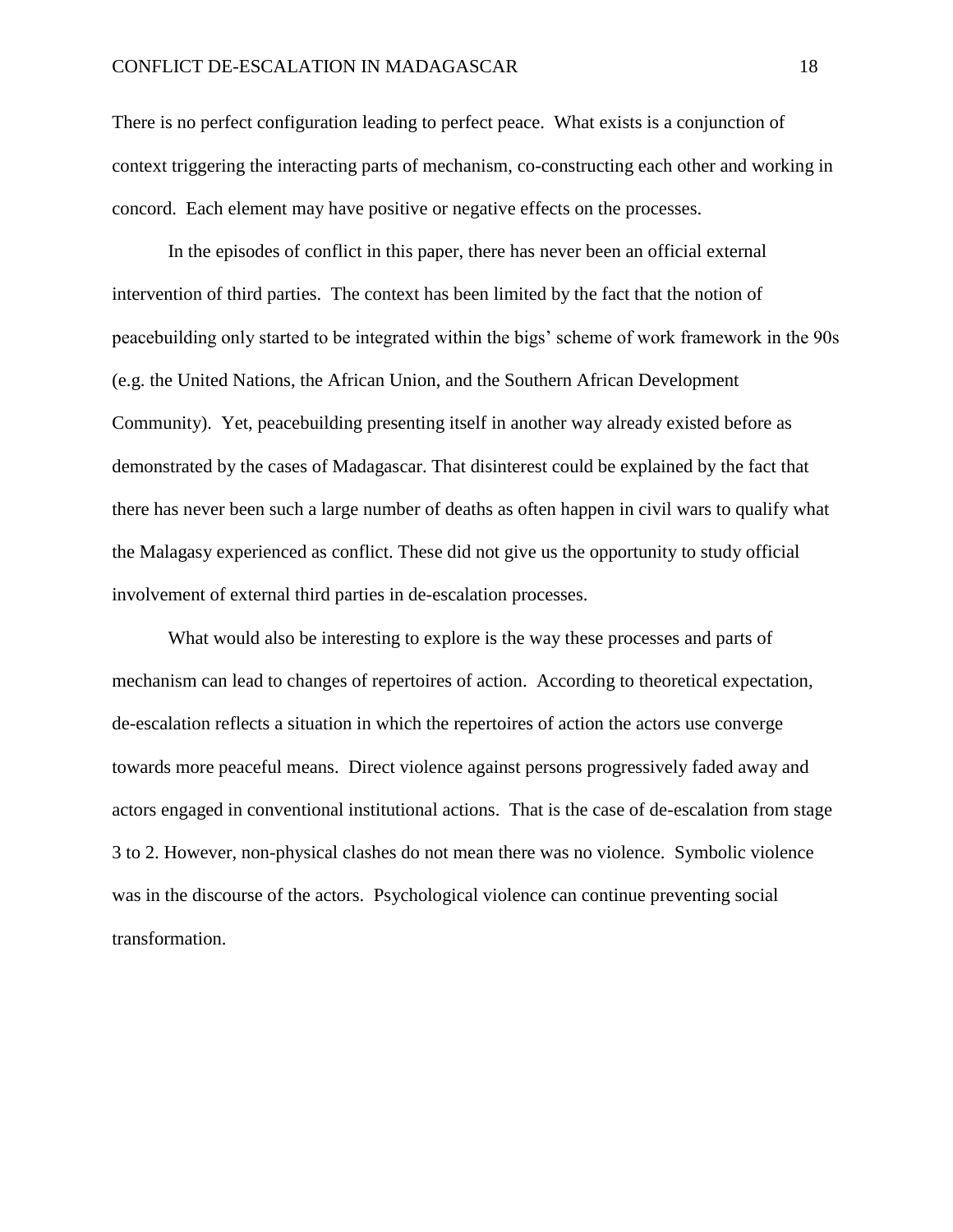#### References

- Azar, E. E. (1990). The management of protracted social conflict: Theory and cases Dartmouth publishing company limited. Hampshire, England and Brookfield, Vermont: Dartmouth Publishing Company Limited.
- Althabe, G. (1980). Les luttes sociales à tananarive en 1972. Cahiers d'Etudes Contemporaines, 20(4), 407-447.
- Archer, R., & Andriamirado, S. (1976). Mada*gascar depuis 1972, la marche d'une révolution* l'Harmattan.
- Auerbach, Y. (2009). The reconciliation pyramid: A narrative-based framework for analysing identity conflicts. Political Psychology, 30(2), 291-318.
- Beach, D. (2012). Combining QCA and Process Tracing to explain congruence between voters views and governmental positions in EU constitutional negotiations. Paper prepared for workshop on 'Process Tracing methods' at the ECPR Joint Sessions of Workshops, Antwerp.
- Christie, D. J. (2006). What is peace psychology the psychology of? Journal of Social Issues, 62(1), 1-18.
- Cobb, S. (1993). Empowerment mediation: A narrative perspective. Negotiation Journal, 9(3), 245-255.
- Collier, P., Elliot, L., Hegre, H., Hoeffler, A., & Reynal-Querol, M. & Sambanis, N. (2003). Breaking the conflict trap: Civil war and development policy Oxford University Press.
- Collier, P., Hoeffler, A. & Söderbom, M. (2008). Post-Conflict Risks. Journal of Peace Research, 45(4): 461-478

Doyle, M.W., & Sambanis, N. (2000). International Peacebuilding: A Theoretical and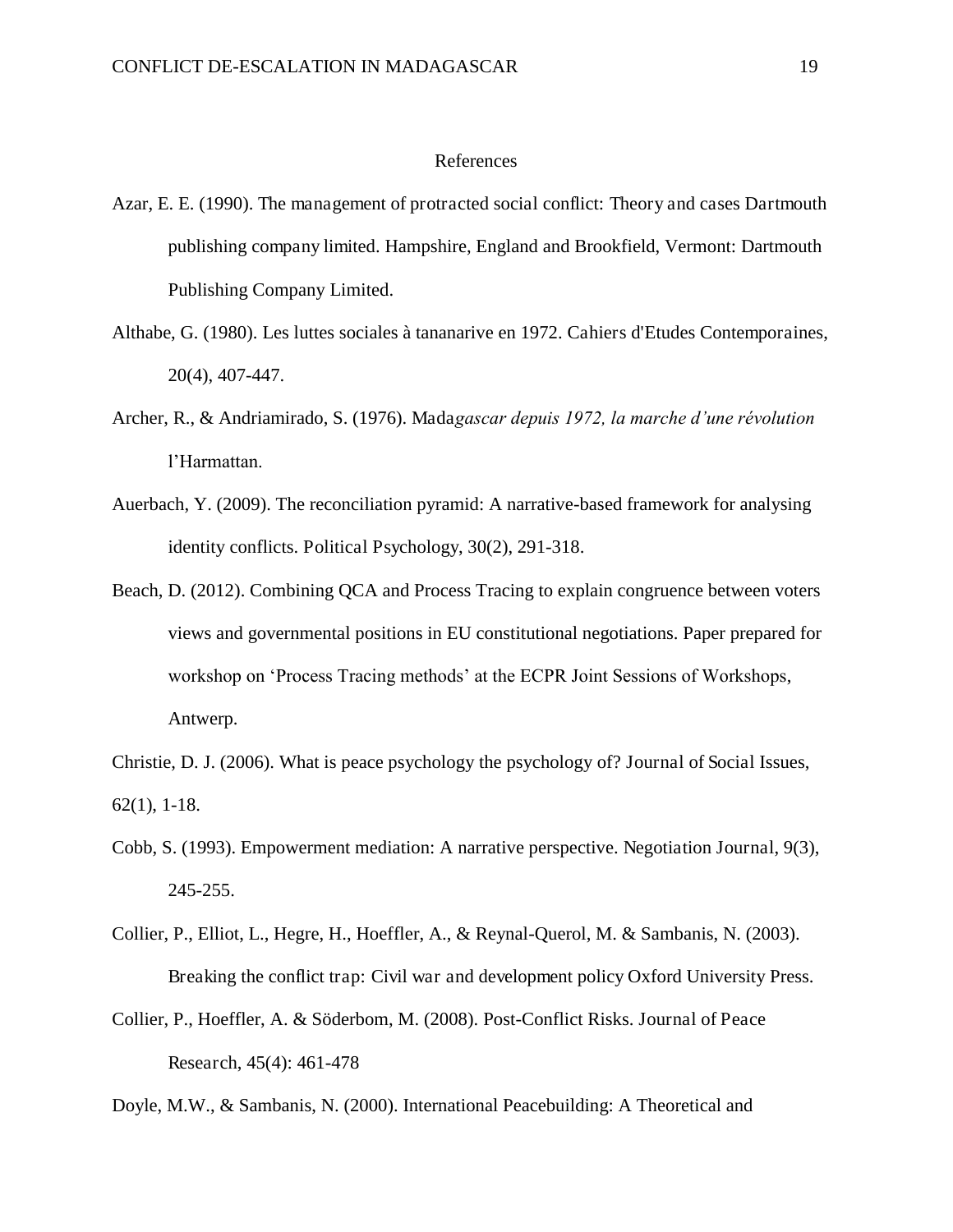Quantitative Analysis. American Political Science Review, 94(4), 779–801

- Féron, É. (2002). Irlande du nord: La paix en haut, la guerre en bas? Critique Internationale, 24- 30.
- Féron, É. (2005). Community conflicts in Europe: A review of the literature. PEACE-COM (peace processes in community conflicts: From understanding the roots of conflict to conflict resolution). Unpublished report prepared for the European Commission. Retrieved from https://www.uclouvain.be/362131.html

Féron, E. (2005). Community conflicts in Europe: A review of the literature. PEACE-COM (peace processes in community conflicts: From understanding the roots of conflict to conflict resolution). Unpublished report prepared for the European Commission.

- Fortna, V. P. (2004). Does peacekeeping keep peace? International intervention and the duration of peace after civil war. International Studies Quarterly, 48(2), 269-292. doi:10.1111/j.0020-8833.2004.00301.x
- Galtung, J. (1998). Peace by peaceful means: Peace and conflict, development and civilization. London: SAGE Publications.
- Gates, S., Nygård, H. M., & Trappeniers, E. (2016). Conflict recurrence, conflict trends. Prio, 2
- Hartzell, C. & Hoddie, M. (2003). Institutionalizing peace: Power sharing and post-civil war conflict management. . American Journal of Political Science, 47(2)
- Hegre, H., Nygård, H. M., Strand, H., & Gates, S. & Flaten, R.D. (2011). The conflict trap. Annual Meeting of the American Political Science Association. Seattle.
- Kriesberg, L., & Northrup, T.A. & Thorson, S.J. (1989). Intractable conflict and their transformation. Syracuse, N.Y.: Syracuse University Press

Lyotard, J. F. (1988). The postmodern condition: A report on knowledge. translated by G.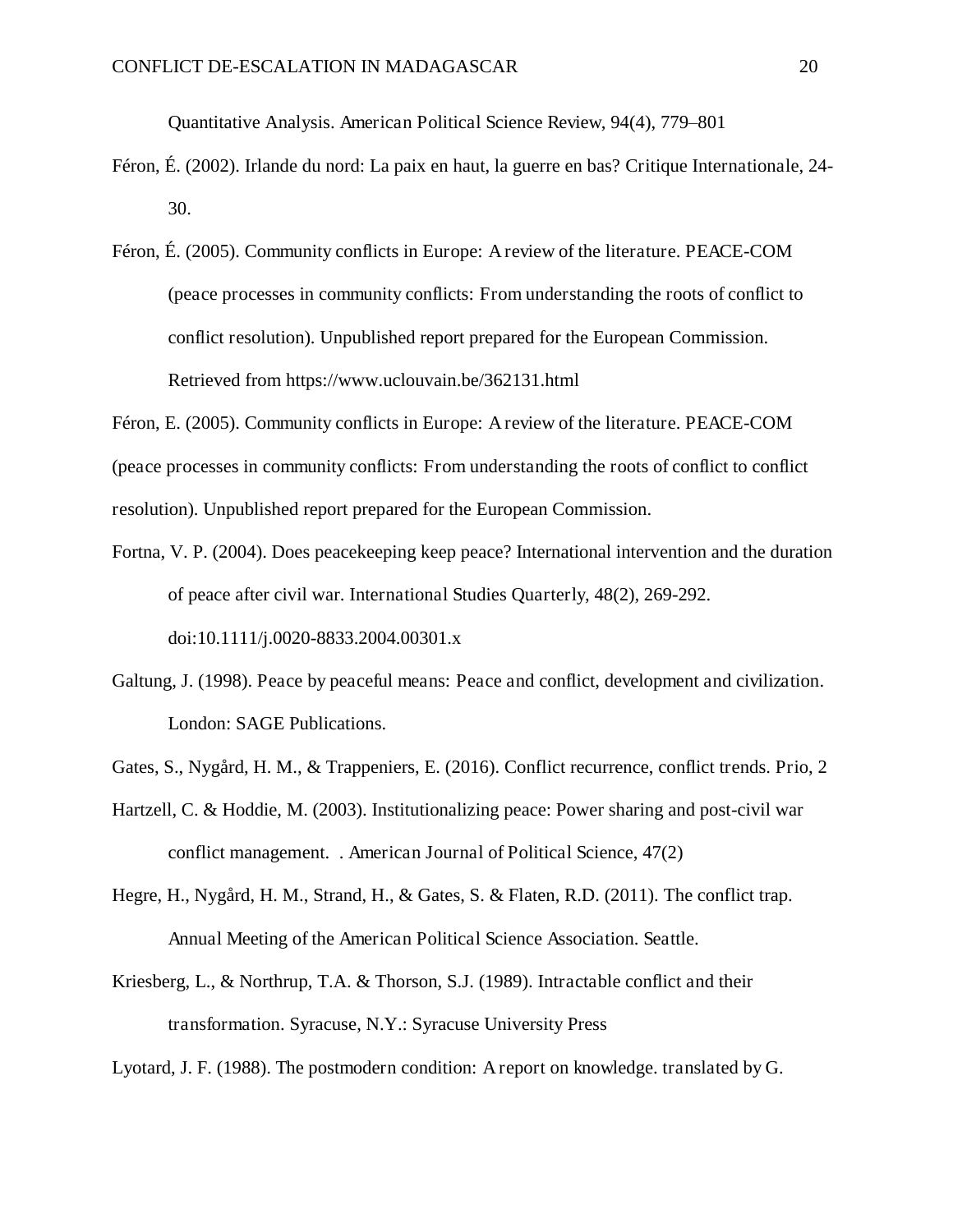bennington and B. massumi. Minneapolis: University of Minnesota.

- Lynch, D.Engaging eurasia's separatist's states: Unresolved conflicts and de facto states. Washington D.C.: United States Institute of Peace Press.
- Mattes, M., & Savun, B. (2010). Information, agreement design, and the durability of civil war settlements. American Journal of Political Science, 54(2), 511-524. doi:10.1111/j.1540- 5907.2010.00444.x
- Miall, H. (2004). Conflict transformation: A multi-dimensional task. In Austin, A., Fischer, M., Ropers, N. (Ed.), Transforming ethnopolitical conflict: The berghof handbook (pp. 67- 90). Berlin, Germany:
- Moran, M.L. (2007). Repertoires and Means of Action. PEACE-COM (Peace Processes in Community Conflicts: From Understanding the Roots of Conflict to Conflict Resolution), Unpublished report prepared for the European Commission. Retrieved from https://www.uclouvain.be/362131.html
- Panuccio, A. (2012). The problem with stories: The gap, through A fictocritical lens faculty of arts and social sciences, university of technology sydney. Unpublished manuscript.
- Peters, B.G. (1998). Comparative politics, theory and methods. Basingstoke: Palgrave.
- Quinn M. J., Mason T. D., Gurses M. (2007). Sustaining the Peace: Determinants of Civil War Recurrence. International Interactions. Vol. 33, No. 2, pp. 167–193
- Raharizatovo, G. (2008). Madagascar 2002, genèse et silences d'une crise. Antananarivo: Imprimerie catholique Antanimena.
- Ralambomahay, T. (2011). Madagascar dans une crise interminable L'Harmattan.
- Raison-Jourde, F. (1991). Les événements de madagascar et le mutisme français. . Esprit, 176(11)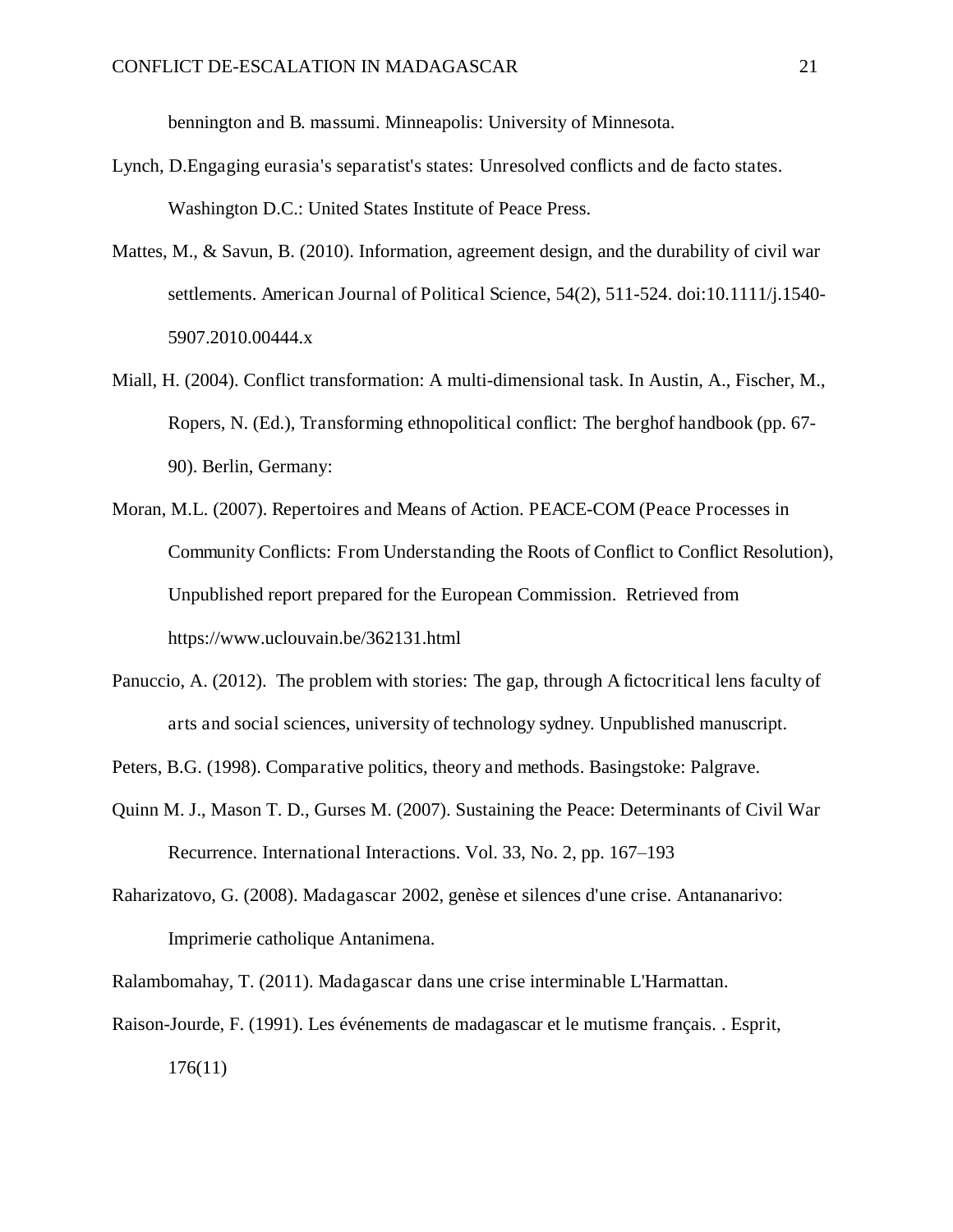- Rihoux, B. (2007). "A systematic comparative description of 12 community conflicts: key conclusions", PEACE-COM (Peace Processes in Community Conflicts: From Understanding the Roots of Conflict to Conflict Resolution), Unpublished report prepared for the European Commission.
- Rihoux, B. & Lobe, B. (2009). The case for Qualitative Comparative Analysis (QCA): adding leverage for thick cross-case comparison'. In Byrne, D. & Ragin, C. (Eds.), The Sage Handbook of Case-850 Based Methods. (pp. 222–243). London: Sage.
- Rihoux, B. & Ragin, CC. (Ed.). (2009). Configurational comparative methods. Qualitative Comparative analysis (QCA) and relative techniques. Thousand Oaks, CA: Sage Publications, Inc.
- Rihoux, B., Álamos-Concha, P., Bol, D., Marx, A., & Rezsöhazy, I. (2013). From niche to mainstream method? A comprehensive mapping of QCA applications in journal articles from 1984 to 2011. Political Research Quarterly, 66 (1): 175-184
- Rokkan, S. (1983). Economy, territory, identity: Politics of west european peripheries. Sage Publications
- Schneider, C.Q., & Wagemann, C. (2006). Reducing complexity in qualitative comparative analysis (QCA): Remote and proximate factors and the consolidation of democracy. European Journal of Political Research, 45(5), 751-786. doi:10.1111/j.1475- 6765.2006.00635.x
- Vetik, R. (2007). Testing a semiotic model of ethnic conflict: The case of Estonia. Paper Presented at the ECPR Joint Sessions, Helsinki.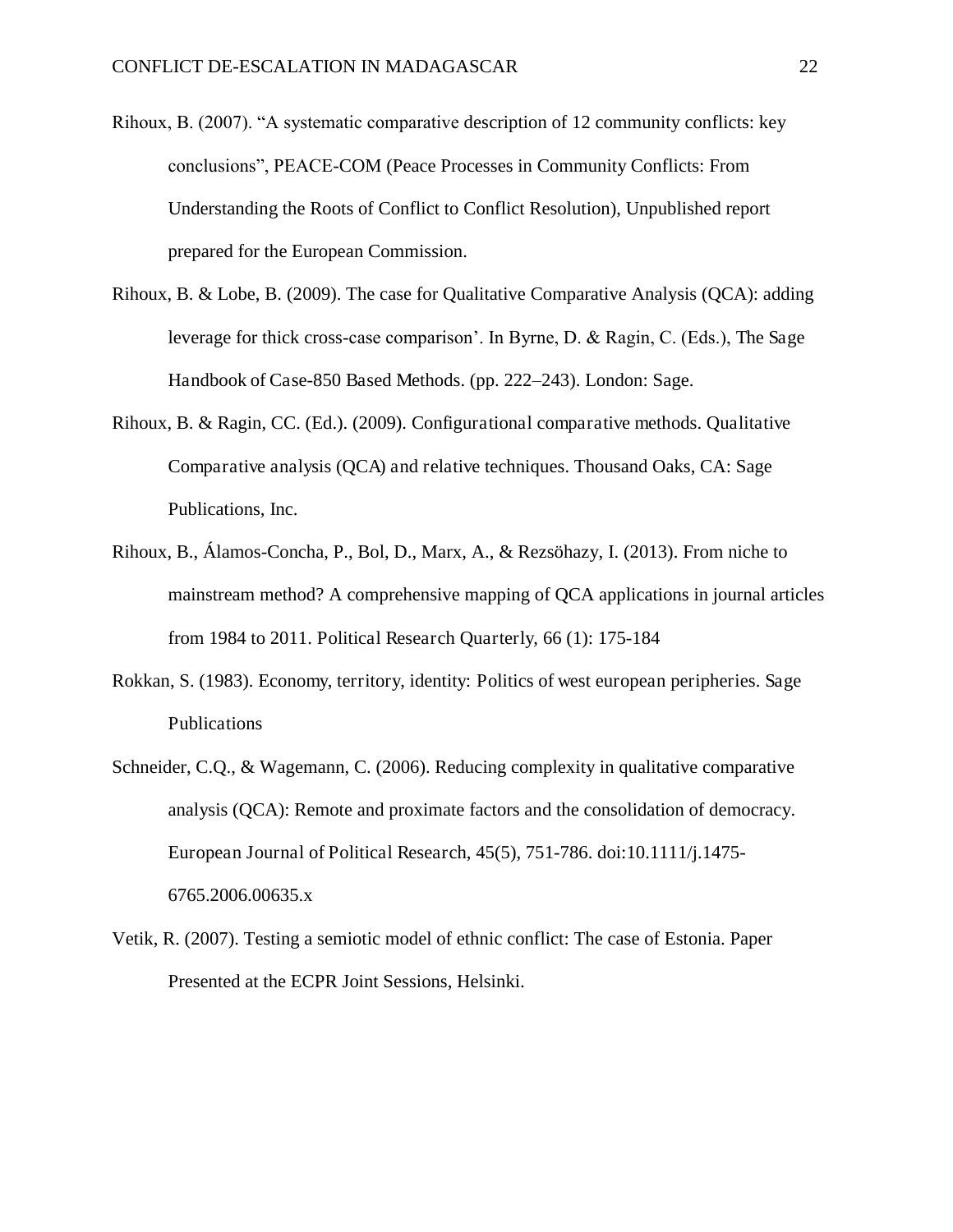#### Table 1

Types of boundary construction of the self and the other

|                         |             | <b>GROUP B</b> |                   |
|-------------------------|-------------|----------------|-------------------|
| <b>GROUP A</b>          | non-culture | alien culture  | different culture |
|                         | B1          | B2             | B <sub>3</sub>    |
| non-culture<br>A1       | A1B1        | A1B2           | A1B3              |
| alien culture<br>A2     | A2B1        | A2B2           | A2B3              |
| different culture<br>A3 | A3B1        | A3B2           | A3B3              |

Note. A cell in the vertical column can be combined with a cell in the horizontal one, e.g.:

A1B3 is a relationship where Group A sees Group B as non-culture and Group B sees Group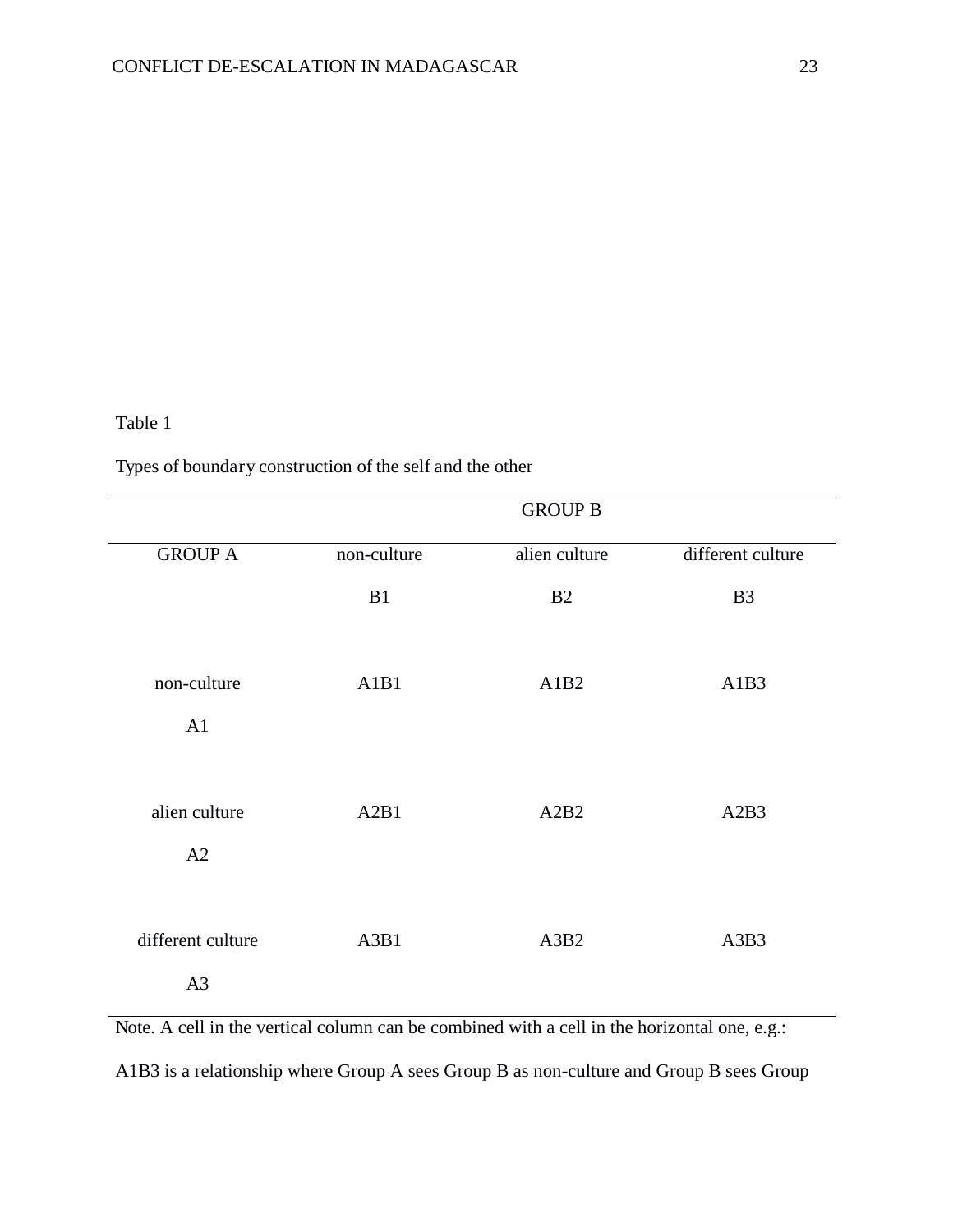A as different culture. Source: Vetik (2007).

## Table 2

Accommodation policies in situations of de-escalation

| Shift of conflict stage            | Accommodation policies                                    |
|------------------------------------|-----------------------------------------------------------|
| De-escalation a, from stage 4 to 3 | Unilateral intervention by the State: pacification by the |
| (1971 to 1972)                     | gendarmerie                                               |
|                                    | Mediation of internal third parties                       |
|                                    | Transfer of power to a Merina Military Officer            |
|                                    | Referendum                                                |
|                                    | Forgotten accommodation policies implemented by the       |
|                                    | opposition                                                |
|                                    | Unilateral intervention: armed intervention by the army   |
|                                    | Insurrectional government                                 |
|                                    |                                                           |
| De-escalation b, from stage 5 to 3 | Mediations and negotiations (of official internal third   |
| $(1985 \text{ to } 1991)$          | parties and external one which was unofficial) leading to |
|                                    | the signing of Panorama Convention and Mahambo            |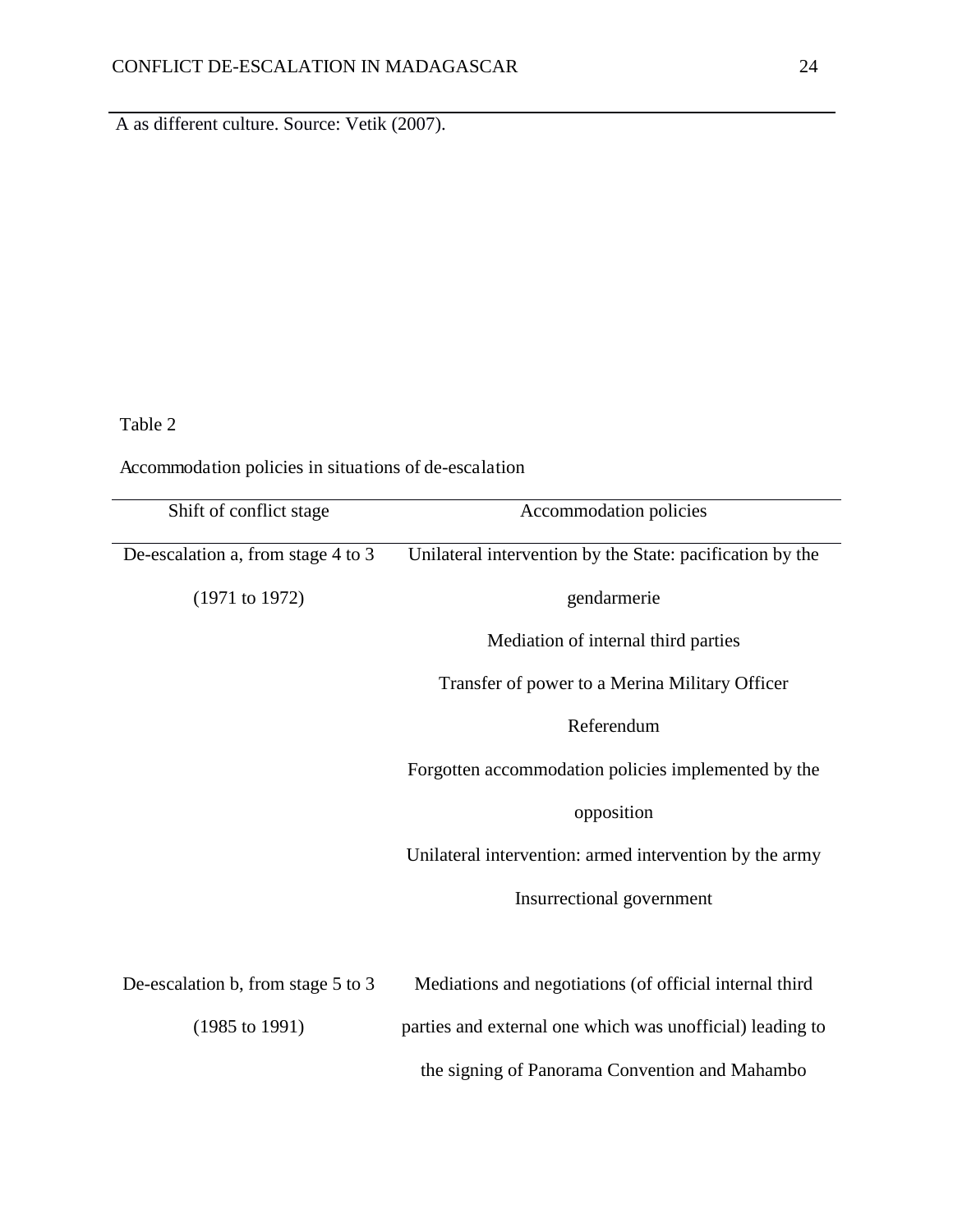## Convention

Government of transition, election and revision of the

socialist constitution

| De-escalation c, from stage 3 to 2 | Constitutional: impeachment of the President            |
|------------------------------------|---------------------------------------------------------|
| $(1991 \text{ to } 1996)$          | Government of Transition and appointment of the head of |
|                                    | the High Constitutional Court as the new Prime Minister |
|                                    | Appendix A                                              |

## Types of Repertoires of Action

| Repertoires of | Conventional        | Conventional      | Non-              | Non-              |
|----------------|---------------------|-------------------|-------------------|-------------------|
| actions        | institutional       | non-institutional | conventional      | conventional      |
|                | actions             | actions           | actions with no   | actions with      |
|                |                     |                   | violence against  | violence against  |
|                |                     |                   | persons           | persons           |
|                |                     |                   |                   |                   |
|                |                     |                   |                   |                   |
| Description    | Actions within      | Actions outside   | Actions outside   | Actions outside   |
|                | the institutional   | the established   | the established   | the established   |
|                | setting, abiding    | institutions, not | institutions, not | institutions, not |
|                | by the              | abiding by the    | abiding by the    | abiding by the    |
|                | institutional rules | legislation and   | legislation and   | legislation and   |
|                |                     | generally         | generally         | generally         |
|                |                     | accepted rules of | accepted rules    | accepted rules,   |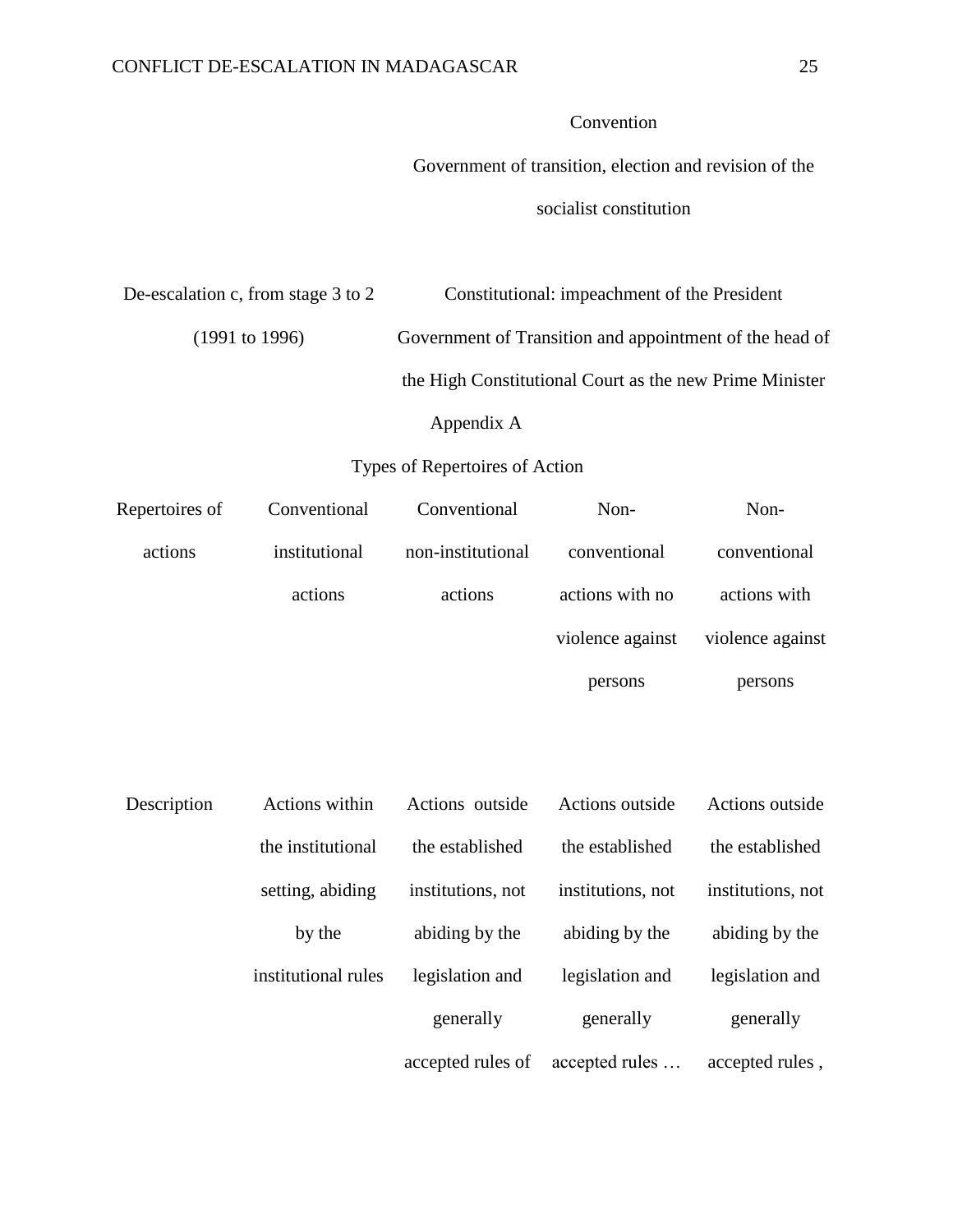| the institutions | purely symbolic | and which |
|------------------|-----------------|-----------|
|                  |                 |           |

involve violence

against persons

| Examples | Lobbying,        | Petitions, | Boycott of        | Violent        |
|----------|------------------|------------|-------------------|----------------|
|          | interest group   | displaying | products,         | unauthorized   |
|          | politics, formal | slogans    | peaceful          | demonstrations |
|          | negotiation      |            | unauthorized      | hostage        |
|          |                  |            | demonstrations    | taking,        |
|          |                  |            | involving         | abduction,     |
|          |                  |            | some violence,    | execution      |
|          |                  |            | and damage to     | sexual abuse   |
|          |                  |            | public or private |                |
|          |                  |            | property          |                |
|          |                  |            | sabotage of       |                |
|          |                  |            | infrastructure,   |                |
|          |                  |            | bombing aiming    |                |
|          |                  |            | at material       |                |
|          |                  |            | damage            |                |
|          |                  |            |                   |                |

Note. Adapted from Rihoux (2007).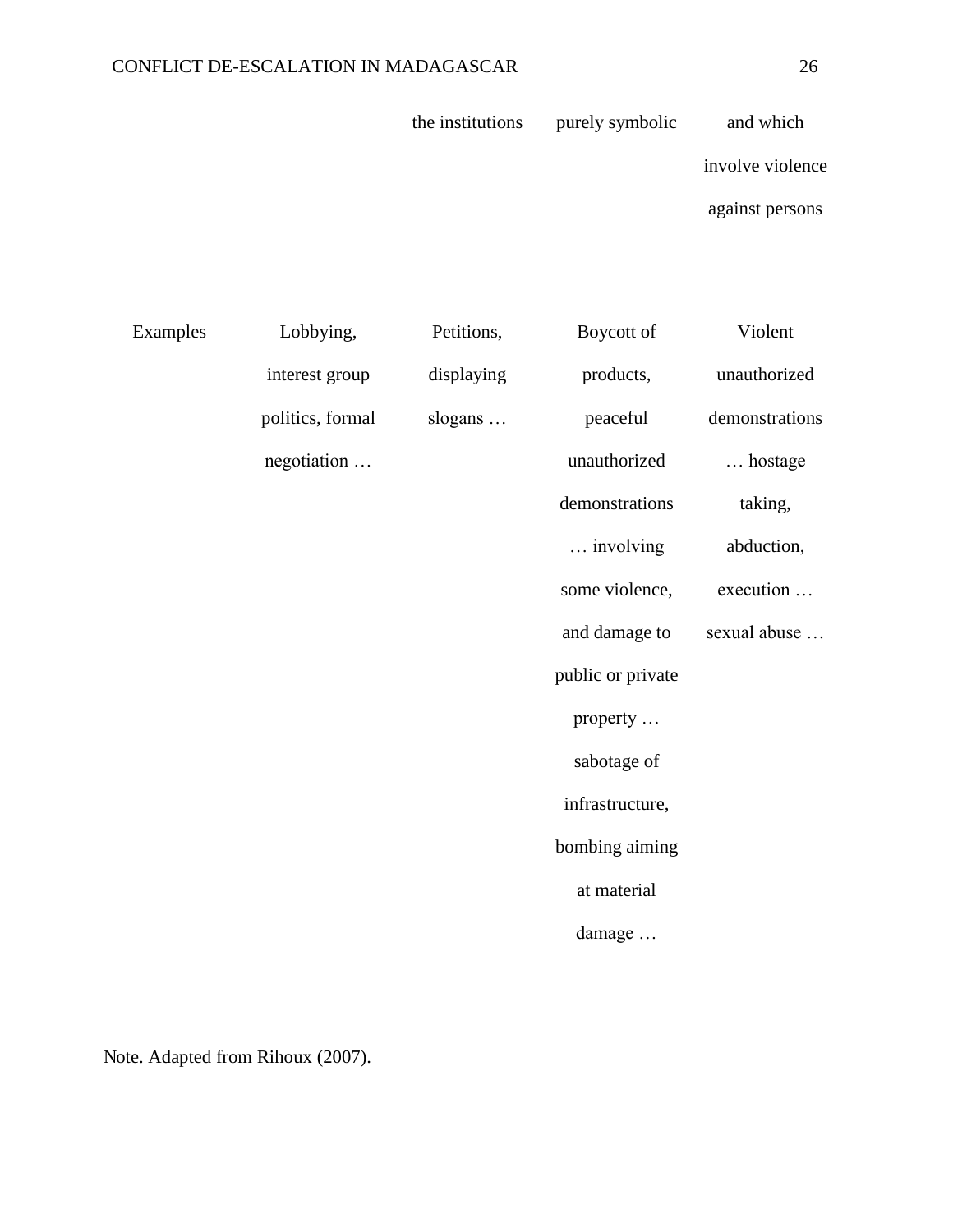# Appendix B

# Types of Conflict Stages

| Stages of conflict | Labelling                     | Description                  |
|--------------------|-------------------------------|------------------------------|
| Stage 1            | Peaceful and stable situation | "A high degree of political" |
|                    |                               | stability and regime         |
|                    |                               | legitimacy": no casualties   |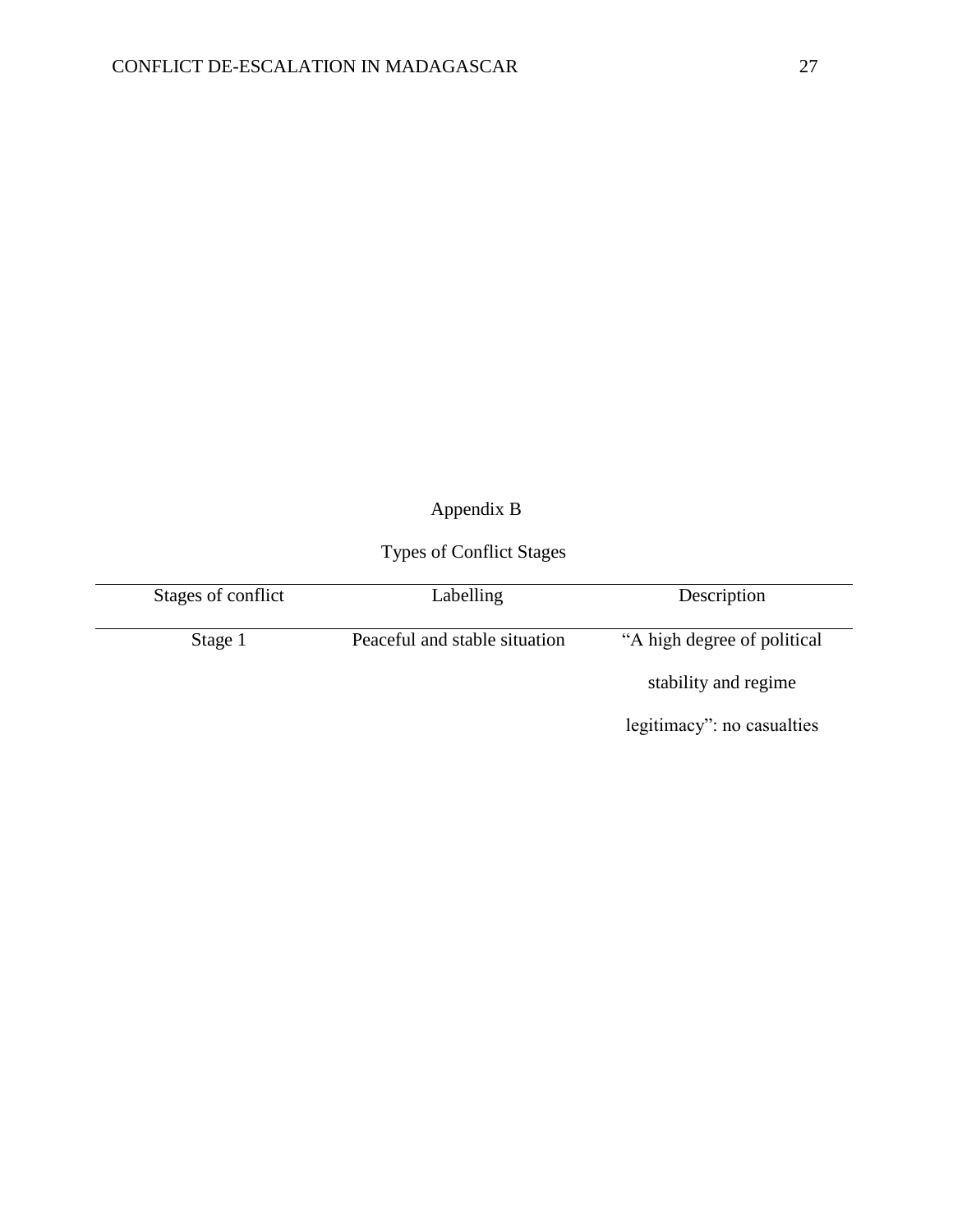| Stage 2 | Political tension situations | There are "growing levels of"   |  |
|---------|------------------------------|---------------------------------|--|
|         |                              | systemic strain and increasing  |  |
|         |                              | social and political cleavages" |  |
|         |                              | with one or two people killed   |  |
|         |                              |                                 |  |
|         |                              |                                 |  |

| Stage 3 | Violent political conflict | "tension has escalated to        |
|---------|----------------------------|----------------------------------|
|         |                            | political crisis inasmuch as     |
|         |                            | there has been an erosion of     |
|         |                            | political legitimacy of the      |
|         |                            | national                         |
|         |                            | government and/ or a rising      |
|         |                            | acceptance of violent factional  |
|         |                            | politics with a number of people |
|         |                            | killed in any one calendar year  |
|         |                            | up to $100"$                     |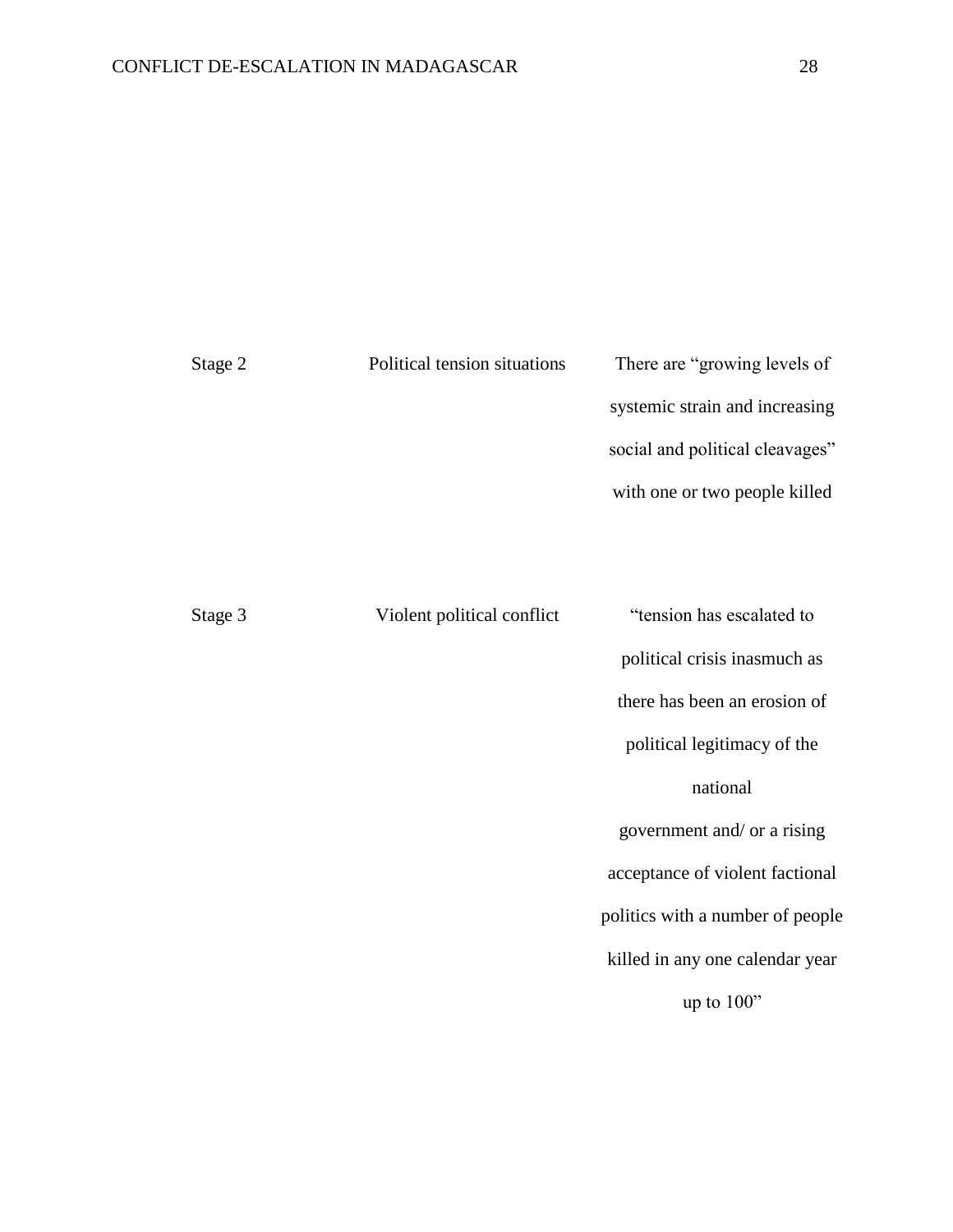| Stage 4                                                                                             |                         |                                |
|-----------------------------------------------------------------------------------------------------|-------------------------|--------------------------------|
|                                                                                                     | Low intensity conflict  | Involving "open hostility      |
|                                                                                                     |                         | with 100-999 people killed in  |
|                                                                                                     |                         | one year"                      |
|                                                                                                     |                         |                                |
|                                                                                                     |                         |                                |
| Stage 5                                                                                             | High intensity conflict | "With open warfare among rival |
|                                                                                                     |                         | groups and/or mass destruction |
|                                                                                                     |                         | and displacement of sectors of |
|                                                                                                     |                         | the civilian population, with  |
|                                                                                                     |                         | 1000 or more people killed in  |
|                                                                                                     |                         | any one year"                  |
| $\Lambda$ J. $\Lambda$ J. $\Lambda$ is $\Gamma$ $\Lambda$ is $\Lambda$ $\Lambda$ $\Lambda$ $\Gamma$ |                         |                                |

Note. Adapted from Féron (2005).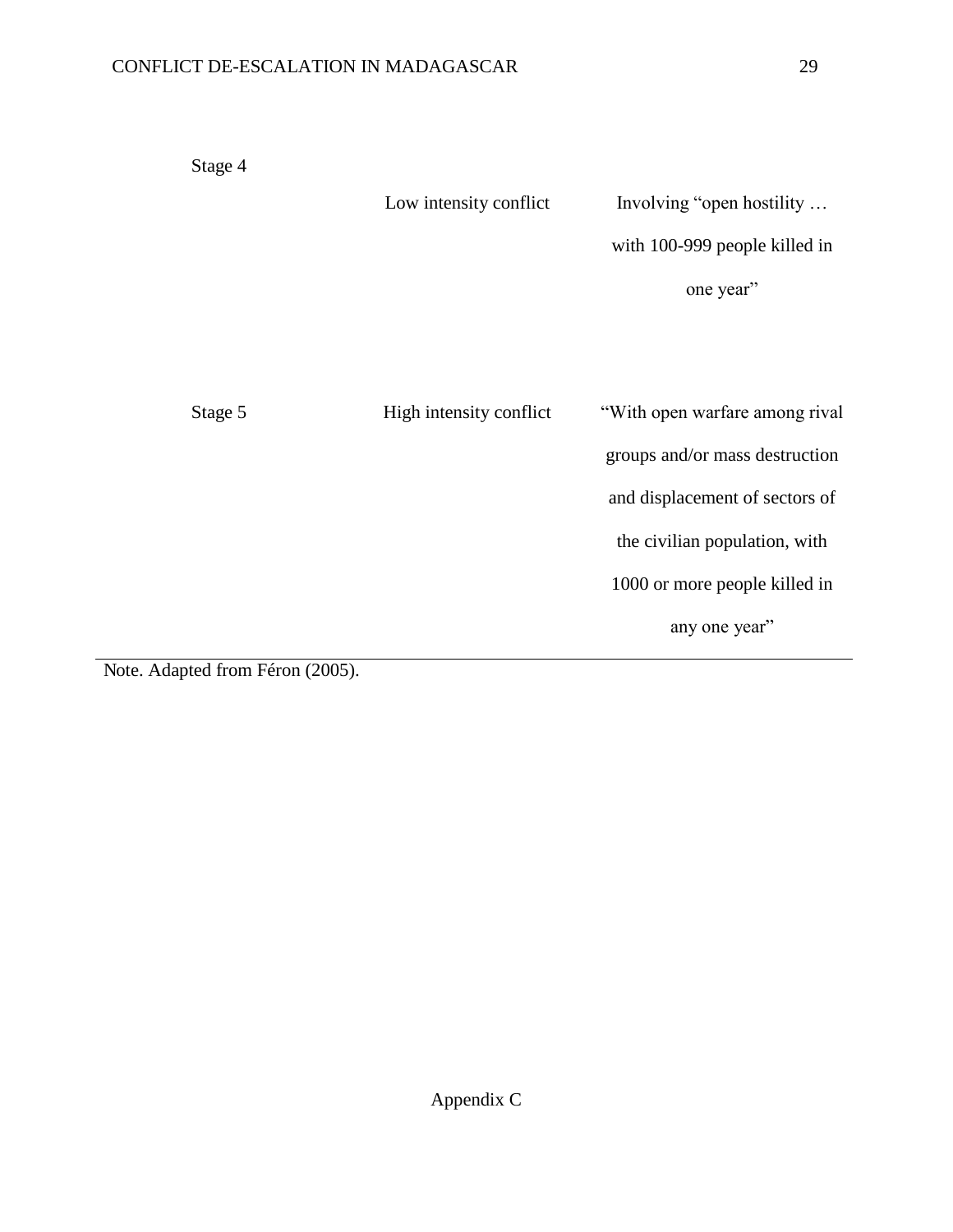| Variants of shift of conflict stage                                                              | Contexts            | Parts of the mechanism          |  |
|--------------------------------------------------------------------------------------------------|---------------------|---------------------------------|--|
| de-escalation a: from stage 4 to 3 (1971 to 1972)                                                | acc*dimd1           | $\sim$ ppa*act*paac *parch      |  |
|                                                                                                  | acc*dimb            |                                 |  |
| de-escalation b: from stage $5$ to $3$ (1985 to 1991)                                            | $acc*dimb$          | act*paac *pardac *parch         |  |
| de-escalation c: from stage $3$ to $2$ (1991 to 1996)                                            | $dimd1^* \sim dima$ | $\sim$ ppa*pardac* $\sim$ parch |  |
| Note. In the first row for example, the solution should be read as follows: for de-escalation b  |                     |                                 |  |
| to occur (shift from stage 4 to 3), there are two possible paths in terms of contexts: the first |                     |                                 |  |
| configuration is when the presence of significant accommodation policies is combined with a      |                     |                                 |  |
| high saliency of external dimension and the second is when the presence of significant           |                     |                                 |  |
| ecommodation policies is combined with a bigh soliency of socio-economic dimension. Four         |                     |                                 |  |

#### Sufficient Solutions Leading to the Outcomes

accommodation policies is combined with a high saliency of socio-economic dimension. Four parts of the mechanism interact and influence each other for the occurrence of this shift: both camps do not perceive each other as alien, the actors engage in less frequent occurrence of non-conventional types of action (with no violence against persons), at least one major pacifying actor mobilizes as well as influences public opinion and at least one of the two camps changes the framing of the conflict.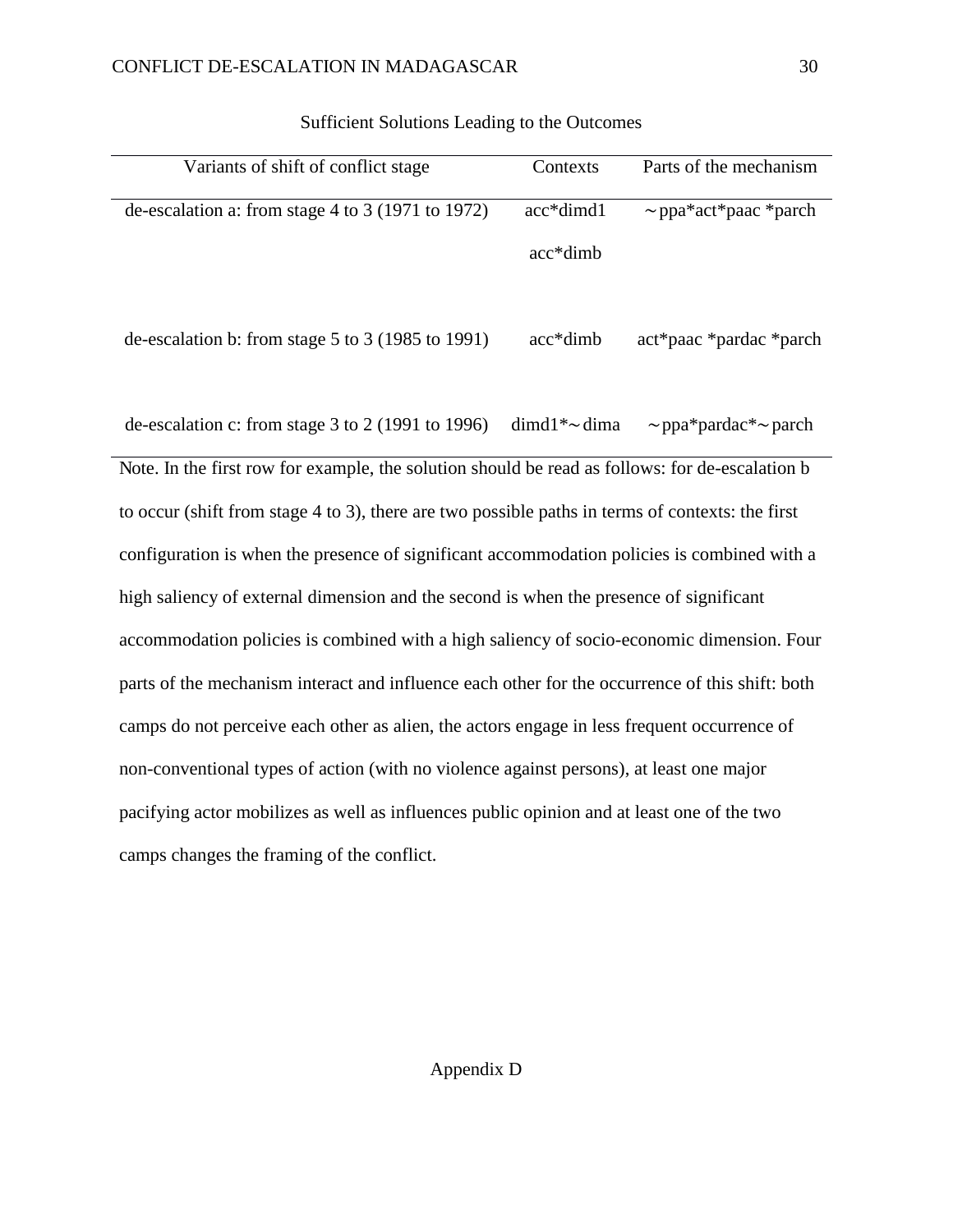#### Categorization of Contexts and Parts of Mechanism

| Conditions creating conflicting situations     | Conditions creating peaceful situations                                                          |  |  |  |
|------------------------------------------------|--------------------------------------------------------------------------------------------------|--|--|--|
|                                                | High saliency of socio-economic dimension: Low saliency of cultural dimension: institutional     |  |  |  |
|                                                | claims related to lack of access to jobs, design addressing the ethnic-related claims            |  |  |  |
|                                                | educational discrimination, financial and pertaining to the Merina vs Côtiers divide             |  |  |  |
|                                                | socio-economic crisis triggered by socialist (representation of both groups within institutions) |  |  |  |
| policies the State implemented, social         |                                                                                                  |  |  |  |
| exclusion (leading to relative deprivation and |                                                                                                  |  |  |  |
| frustration of needs and internalization of    |                                                                                                  |  |  |  |
| feeling of oppression, subjugation,            |                                                                                                  |  |  |  |
| dehumanization)                                |                                                                                                  |  |  |  |

**High saliency of external dimension: Presence of pacifying actors:** the Church and the communism vs capitalism

colonization and decolonization issues, effects army (ultimate bulwarks having convening power of the cold war (surge of nationalist feeling and in Madagascar, having legitimacy, credential, resentment towards France: fight against prestige and perceived as trustworthy).The Church "cultural imperialism"), clashes of ideologies: developed political projects and also was strategically part of the content of the projects (fusion with the institutions), the army used strategy of non-intervention and neutrality, thus gained the trust of the actors and the population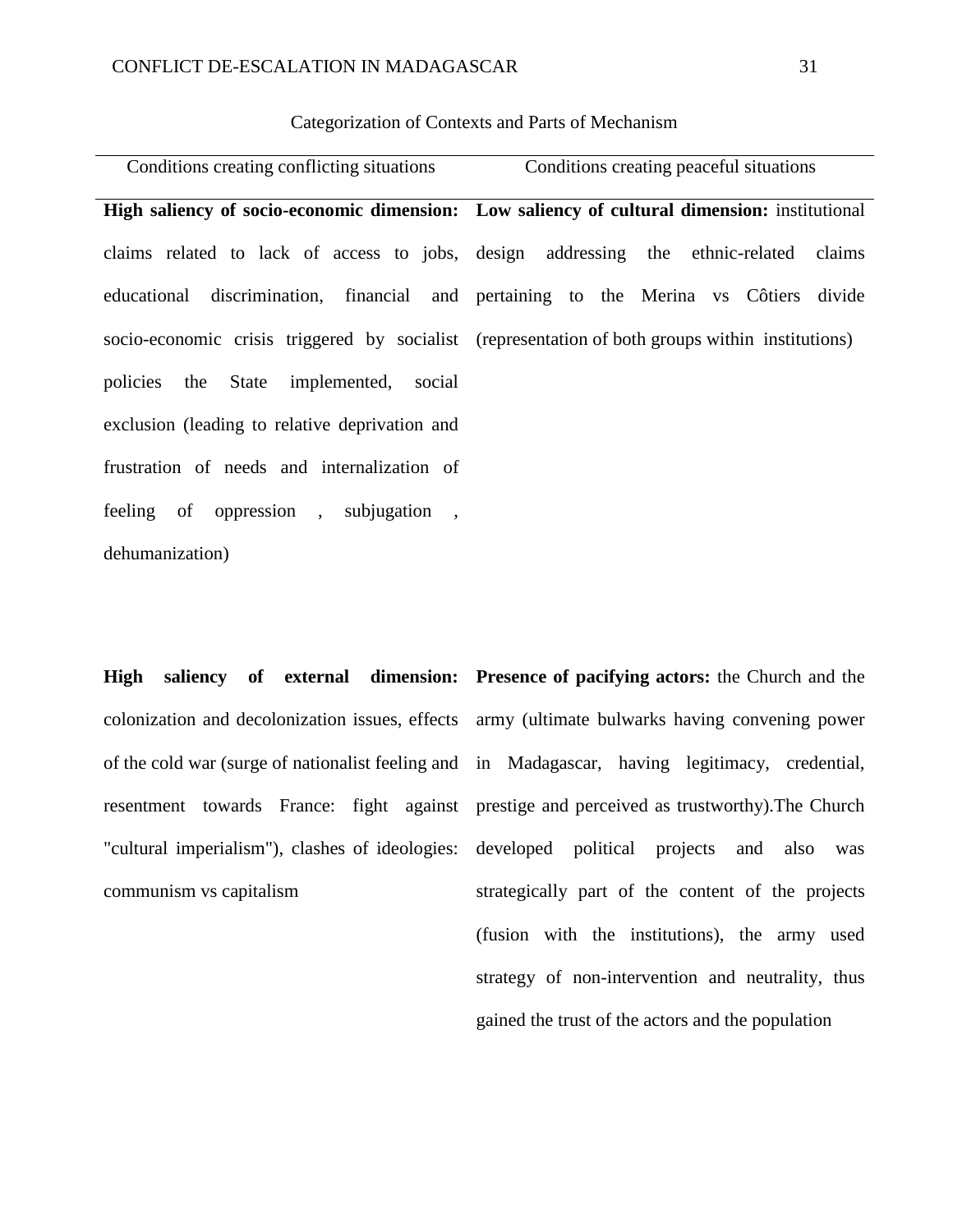**policies:** State's policy implemented in a of political dimension (creating stability) violent counterinsurgency to regulate conflicts, origins of the conflict elimination creating negative peace)

**Presence** of significant accommodation No change of framing: framing remaining in terms confrontational manner (heavy-handed and .Paradigm accordance: shared understanding of the

**Change of framing:** additional framings of the **Presence of significant accommodation policies:** have a high saliency in the understanding of the nature of the conflict): issues to be addressed are more complex

conflict to the previous one (the previous main negotiated outcome (secret or official mediation framing is still salient but other dimensions initiatives resulting in official agreements and unofficial arrangements), forgotten accommodation policy implemented by the opposition to address social exclusion (not mainstreamed in hegemonic narratives of the winners)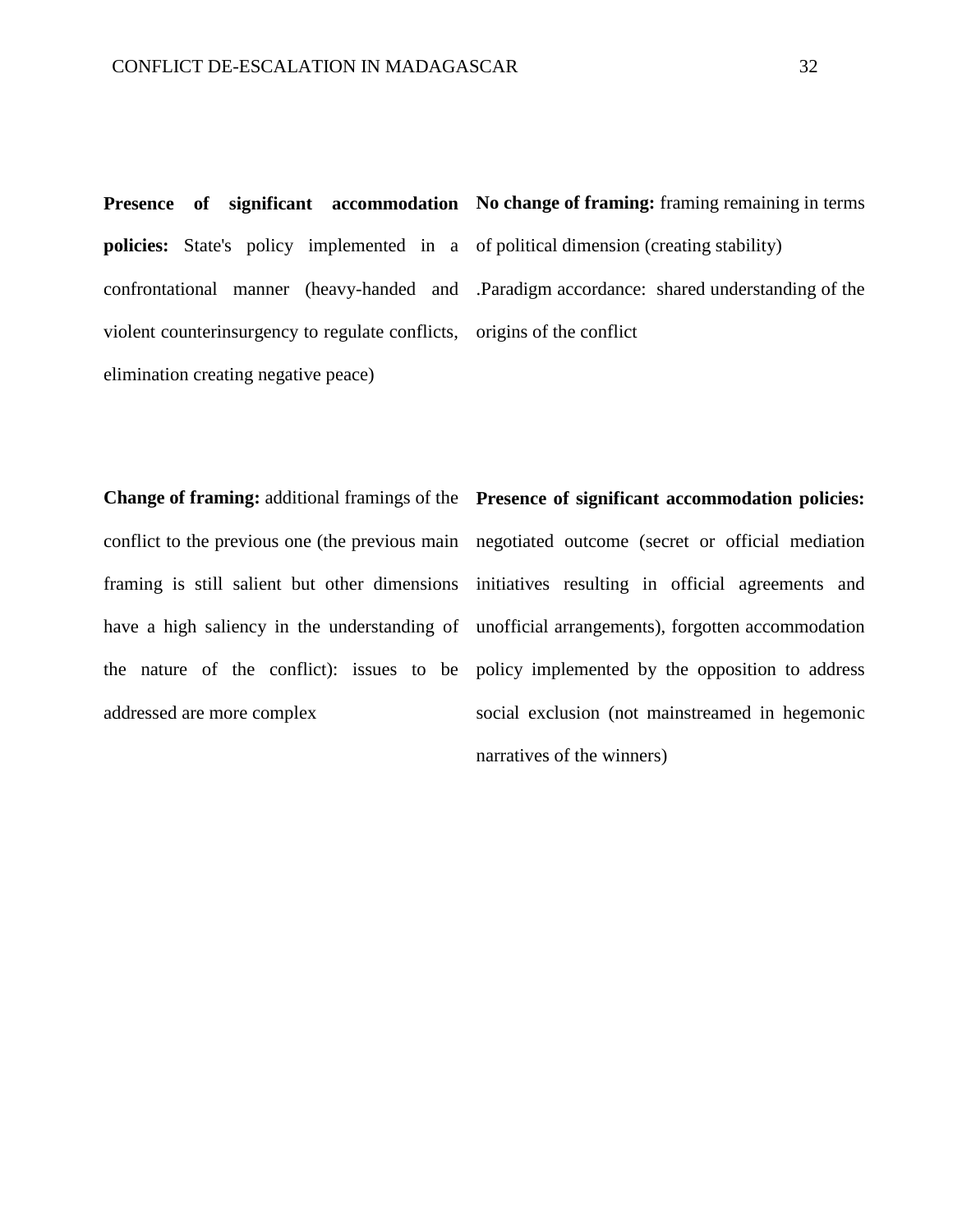**Construction of the image of the self and the other**: images framed under institutional rules (democracy), role of values such as primogeniture in establishing a collaborative environment, existence of tolerance thanks to the prevailing local narrative fihavanana (fihavanana encompasses multiple values including goodwill, friendship, kinship, love, fraternity : powerful cultural element regulating the functioning of the social structures. It can define boundaries regarding what can or cannot be committed by the individual or the group)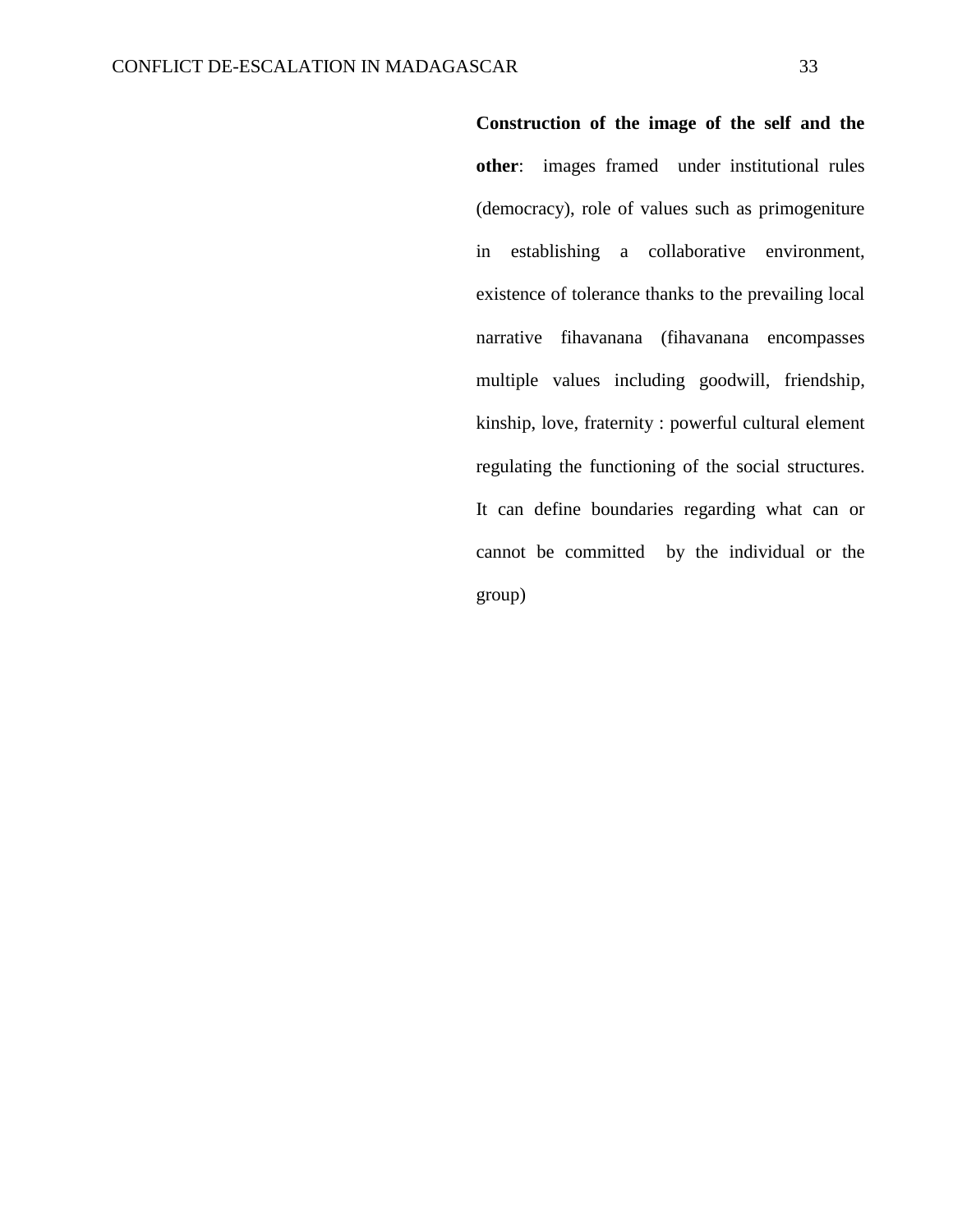# Appendix E

| Episodes of conflict | Framing of the conflicts: | Framing of the conflicts: |
|----------------------|---------------------------|---------------------------|
|                      | Actor A (the State)       | Actor B (the opposition)  |
| 1971                 | External dimensions       | Political dimensions      |
| 1972                 | <b>External dimension</b> | Socio-economic            |
|                      | Political dimensions      | dimensions                |
|                      | Cultural dimensions       | Cultural dimensions       |
|                      |                           | External dimensions       |
|                      |                           |                           |
| 1985                 | Political dimensions      | Socio-economic            |
|                      |                           | dimensions                |

# Mapping out of Framings in situations of De-escalation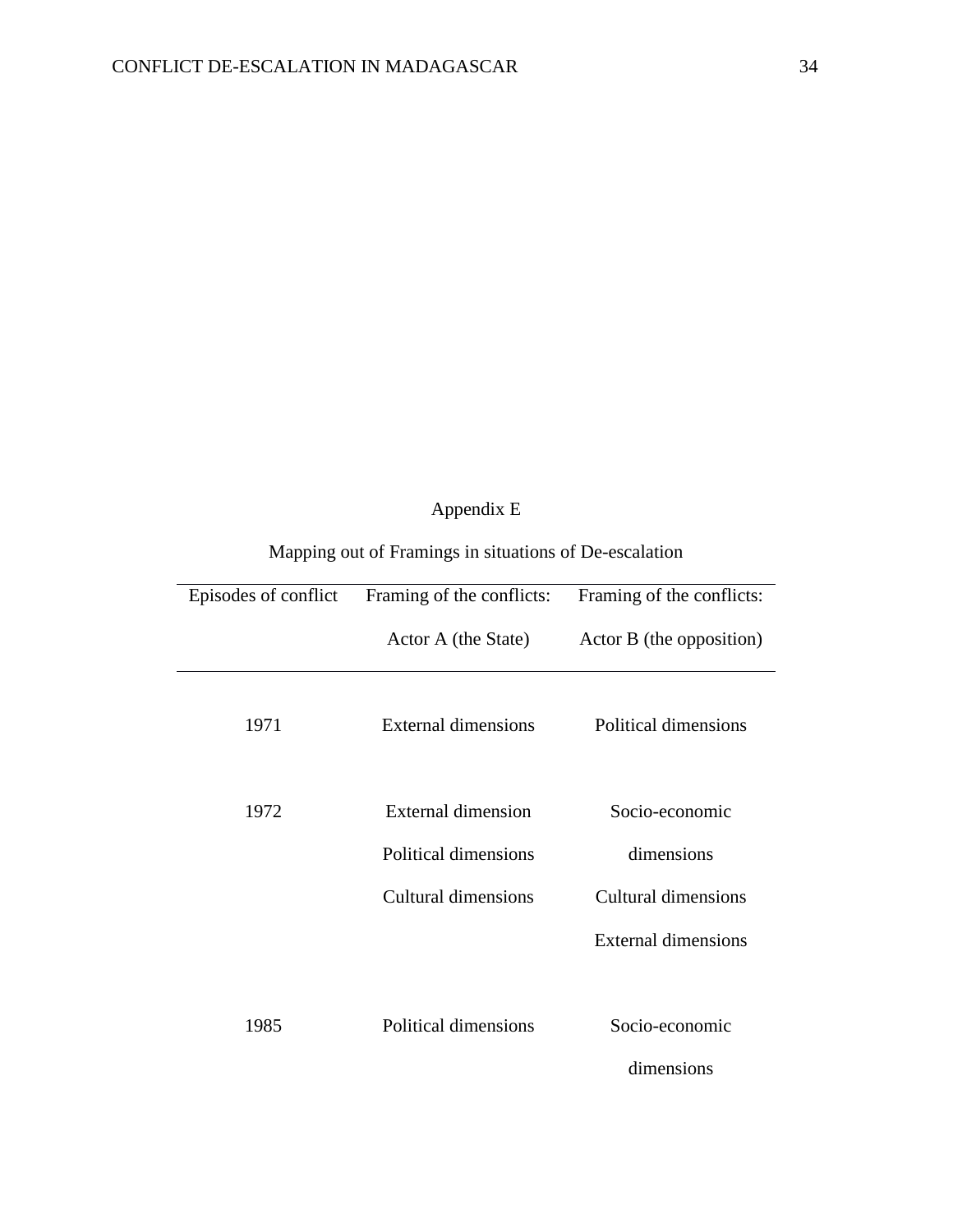## Political dimensions

| 1991 | Political dimensions | Political dimensions |
|------|----------------------|----------------------|
| 1996 | Political dimensions | Political dimensions |